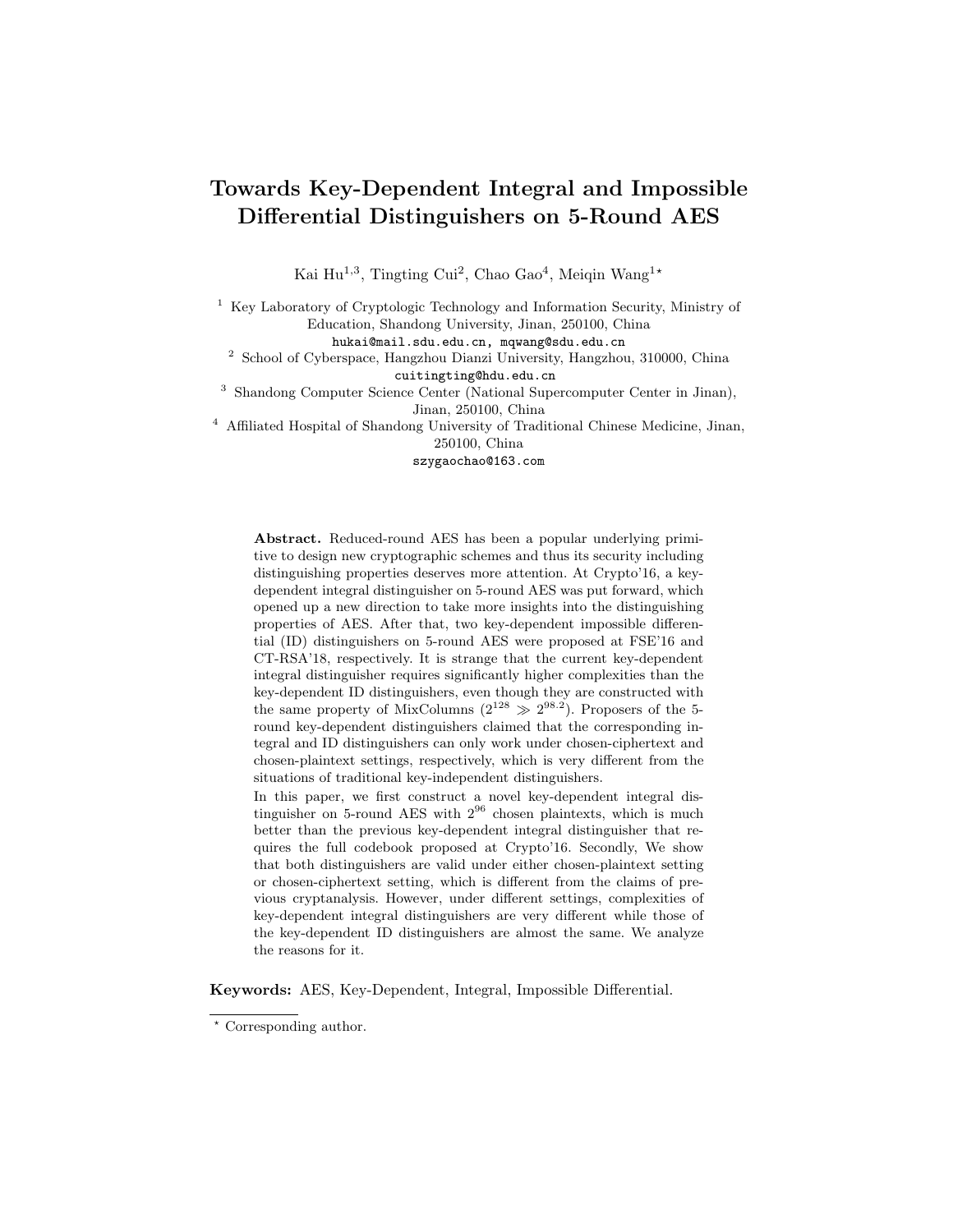## 1 Introduction

#### 1.1 Background

In symmetric-key cryptanalysis, one usually starts by identifying a distinguisher on the reduced-round target cipher and then proceeds with the key-recovery attack for more rounds. Besides the key recovery, the distinguishing property of some cryptographic schemes itself has been more and more important because many of new ciphers are designed based on well-studied schemes. Among these underlying primitives, reduced-round Advanced Encryption Standard (AES) [4] is a very popular choice. In one hand, the security of reducedround AES has been analyzed a lot and in the other hand, processor manufactures provided single round instruction for AES, which much encourages researchers to rely on them for new designs. For example, the authentication encryption algorithm AEGIS [14] uses four rounds of AES in the state update functions and ELmd [5] suggests using some reduced-round including 5-round AES. Although the security of these schemes does not completely depend on the basic primitives, it is useful to understand them more deeply by studying the reduced-round AES.

Many distinguishers on reduced-round AES have been proposed and used to evaluate its security for different number of rounds. Traditional distinguishers can only cover four or less rounds  $[1, 2, 4, 6, 8, 10]$ . At Crypto'16, Sun *et al.* proposed the first 5-round zero-correlation (ZC) linear hull and transformed it into a 5-round integral distinguisher. Then, with the statistical integral technique presented at FSE'16 [13], Cui et al. gave an attack on 5-round AES [3]. In  $[7, 8]$ , 5-round ID distinguishers were put forward by Grassi *et al.* In all, the 5-round ZC linear hull, integral, statistical integral and ID distinguishers are all key-dependent, which are valid only if the conditions of keys are satisfied. Later, the first key-independent 5-round distinguisher, named multiple-of- $n$  distinguisher, was given in [9]. This distinguisher has a key-dependent variant based on the multiple-of-n property [7]. More recently, an interesting adaptive chosenplaintext-ciphertext distinguisher Yoyo was proposed to mount a distinguishing attack [11] on reduced-round AES.

This paper focuses on the key-dependent distinguishers on 5-round AES. Key-dependent distinguishers can be regarded as "something in the middle" between secret-key distinguishers and key recovery attacks. Although the complexities of the key-dependent integral and ID distinguishers are higher than that of the multiple-of-n or Yoyo distinguisher, more insights for structural properties of AES such as the details of MixColumns  $(MC)$  matrix can be identified, which is based on the fact that all public key-dependent distinguishers on 5-round AES are based on the details of coefficients of this matrix.

Among key-dependent distinguishers on 5-round AES, there is a big gap between the complexities of the integral and ID distinguishers. Even with the same property (Property 1 which we will introduce in Section 2.3) of  $MC$  matrix, the integral distinguisher requires the whole codebook, while the ID distinguisher just needs 2<sup>98</sup>.<sup>2</sup> chosen plaintexts. Moreover, it is claimed that the integral distinguisher proceeds only under chosen-ciphertext setting in [12] and the ID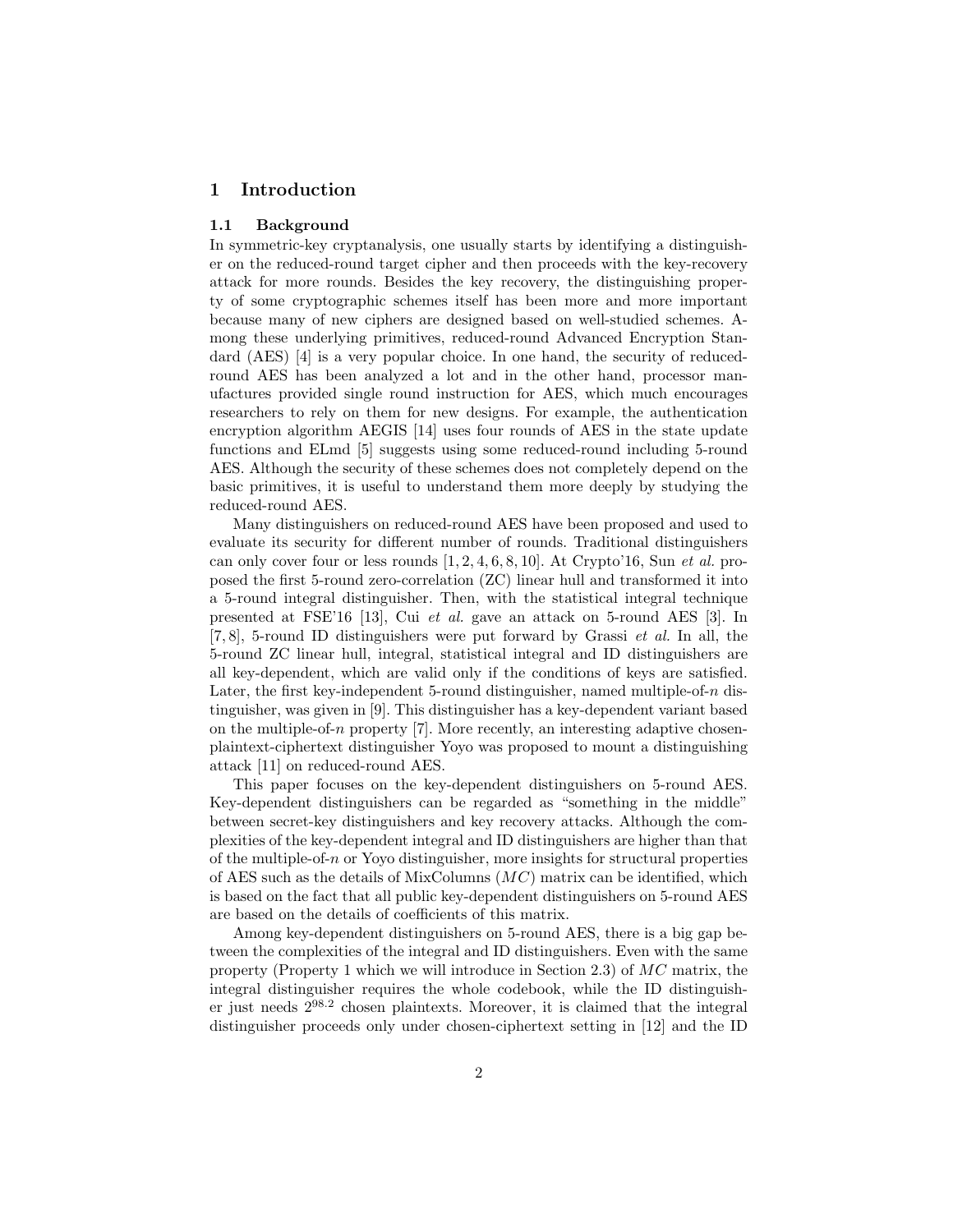distinguishers work only under chosen-plaintext model in [7, 8], because these two kinds of distinguishers are based or Property 1 or Property 2 of MC matrix (introduced in Section 2) but  $MC^{-1}$  matrix does not have such properties.

It is strange that the key-dependent integral and ID distinguishers can work only under specific scenarios, which is a limitation for key-dependent distinguishers. This paper investigates the principles behind the phenomenon and try to remove the limitations. The key-dependent integral distinguisher proposed at Crypto'16 requires the whole codebook and  $2^{128}$  memory accesses. However, a distinguisher that requires the full codebook is usually thought as a trivial attack. Thus, we hope to reduce the complexities of the key-dependent integral distinguisher.

### 1.2 Contributions

The contributions of this paper are two-fold as follows:

Improved Key-Dependent Integral Distinguisher on 5-Round AES. Key-dependent integral distinguisher on 5-round AES [12] is derived by setting the constraints on the ciphertexts and requires the whole codebook. We construct a new integral distinguisher with only  $2^{96}$  chosen plaintexts. Both our distinguisher and the one in [12] take advantage of the same property of MC matrix. In addition, our distinguisher works under the chosen-plaintext setting instead of the chosen-ciphertext setting. The complexities of chosen-plaintext and chosen-ciphertext key-dependent integral distinguishers are very different. We find that the reason lies on the addition of the last round key. Under chosenciphertext setting, we have to guess one byte of key information to achieve the attack while we avoid it under the chosen-plaintext setting.

Key-Dependent ID Distinguishers on 5-Round AES under Chosen-Ciphertext Setting. We transform the chosen-plaintext key-dependent ID distinguishers into chosen-ciphertext ones, which extends the attacks presented in  $[7, 8]$ . Both the distinguisher with  $2^{98.2}$  chosen plaintexts in  $[8]$  and the one with  $2^{76.4}$  chosen plaintexts in [7] can be transformed into new ID distinguishers with 299.<sup>6</sup> and 276.<sup>5</sup> chosen ciphertexts, respectively. The key-dependent ID distinguishers have slightly different complexities under different attacking scienarios. As the case for integral distinguishers, we analyze the influences of the key addition operation which the key-dependent ID distinguishers depend on.

The complexities of key-dependent integral and ID distinguishers under different models are listed in Table 1.

### 1.3 Outline of This Paper

In Section 2, some preliminaries are given. Then, we present new key-dependent integral distinguishers on 5-round AES in Section 3. In Section 4, we give the ID distinguishers on 5-round AES under chosen-ciphertext setting. At last, we conclude this paper in Section 5.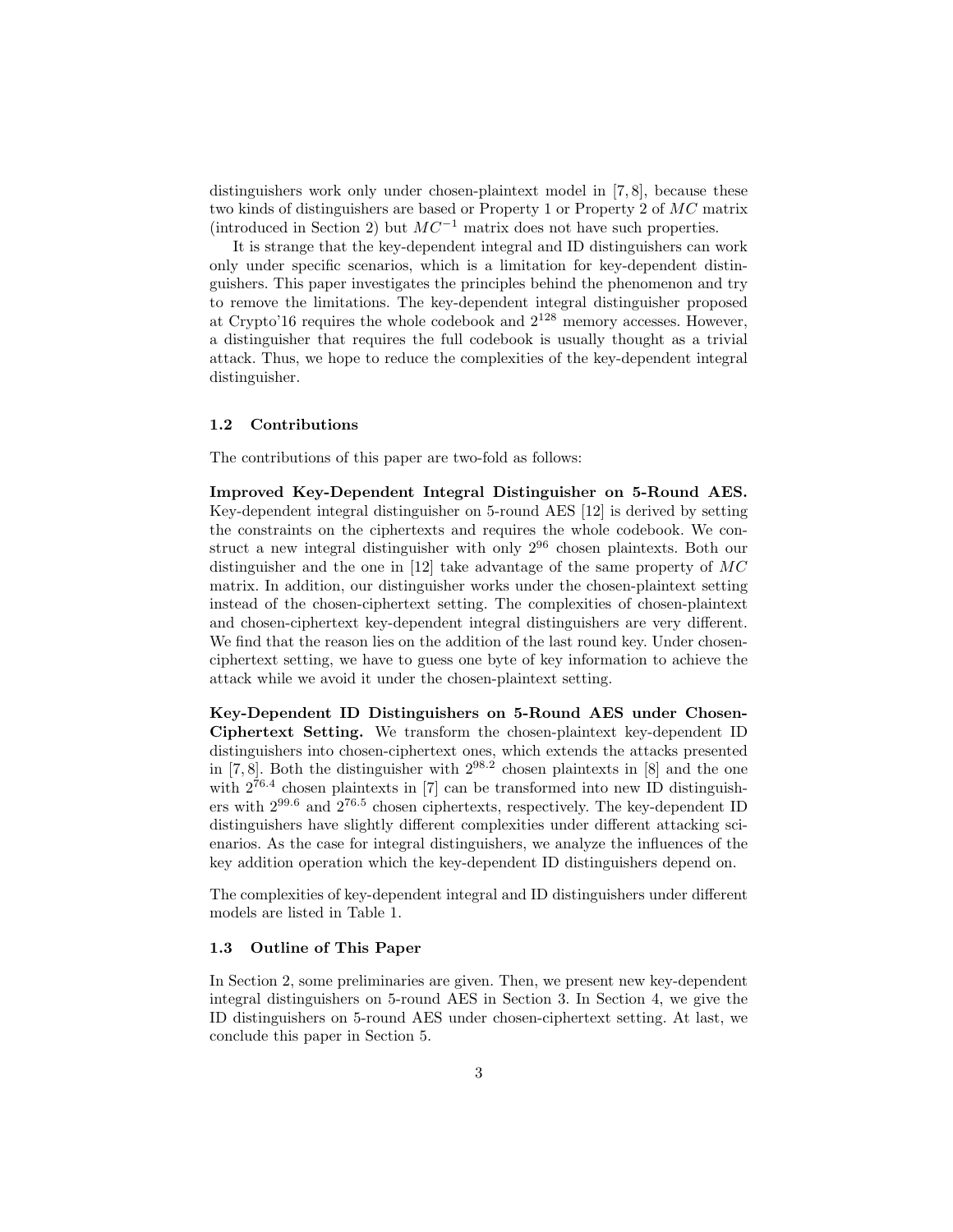|  |          | Distinguisher Froperty of MC Scenario Data Time (MA) Reference |             |                   |             |        |
|--|----------|----------------------------------------------------------------|-------------|-------------------|-------------|--------|
|  | Integral | Property 1                                                     | CC          | $2^{128}$         | $2^{128}$   | 12     |
|  |          |                                                                | CP          | $2^{96}$          | $2^{96}$    | Sect.3 |
|  | ΙD       | Property 1                                                     | CP          | $2^{98.2}$        | $2^{107}$   | 181    |
|  |          |                                                                | $_{\rm CC}$ | $2^{99.6}$        | $2^{103.6}$ | Sect.4 |
|  | ΙD       | Property 2                                                     | CP          | $\sqrt{2^{76.4}}$ | 2031.5      |        |
|  |          |                                                                | CC          | $2^{76.5}$        | $2^{80.5}$  | Sect.4 |

Table 1: Key-Dependent Integral and ID Distinguishers on 5-round AES. Distinguisher Property of MC Scenario Data Time (MA) Reference

– CP: Chosen-Plaintext CC: Chosen-Ciphertext MA: Memory Access

# 2 Preliminaries

### 2.1 Notations

To make the description clear and concise, we list some notations used in this paper as follows.

- $P$  : plaintext;
- $-$  C : ciphertext;
- $K^r$ : round key of the r-th round and the whitening key is  $K^0$ ;
- $X^{r,OP}$ : the state after OP operation of the r-th round. e.g.  $X^{4,MC}$  is the state after the MixColumns operation of the fourth round function, the state after the whitening key addition is denoted as  $X^{0,AK}$ ;
- $-X_{i,j}, i,j = 0,1,2,3$ : the byte in the *i*-th row and *j*-th column of the state  $X$ .
- $OP_r$ : the OP operation of the r-th round,  $AK_0$  means the AddRoundKey operation with the whitening key.

#### 2.2 Description of AES

AES [4] is a 128-bit iterative block cipher that adopts substitution-permutation network (SPN). It has three versions according to the size of key, namely AES-128, -192 and -256, respectively, whose total rounds  $N_r$  are 10, 12 and 14 individually. The 128-bit internal state of AES can be regarded as a  $4 \times 4$  matrix, each cell of which is an 8-bit value. All operations in AES are defined in the finite field  $GF(2^8)$  whose irreducible polynomial is  $m(x) = x^8 + x^4 + x^3 + x + 1$ . Each round function  $R(x) = AK \circ MC \circ SR \circ SB(x)$  has four components as follows.

- SubBytes (SB): A nonlinear bijective mapping  $S : \mathbb{F}_2^8 \to \mathbb{F}_2^8$  on each byte of the state;
- ShiftRows  $(SR)$ : Left rotate the *i*-th row by *i* bytes, where  $i = 0, 1, 2, 3$ ;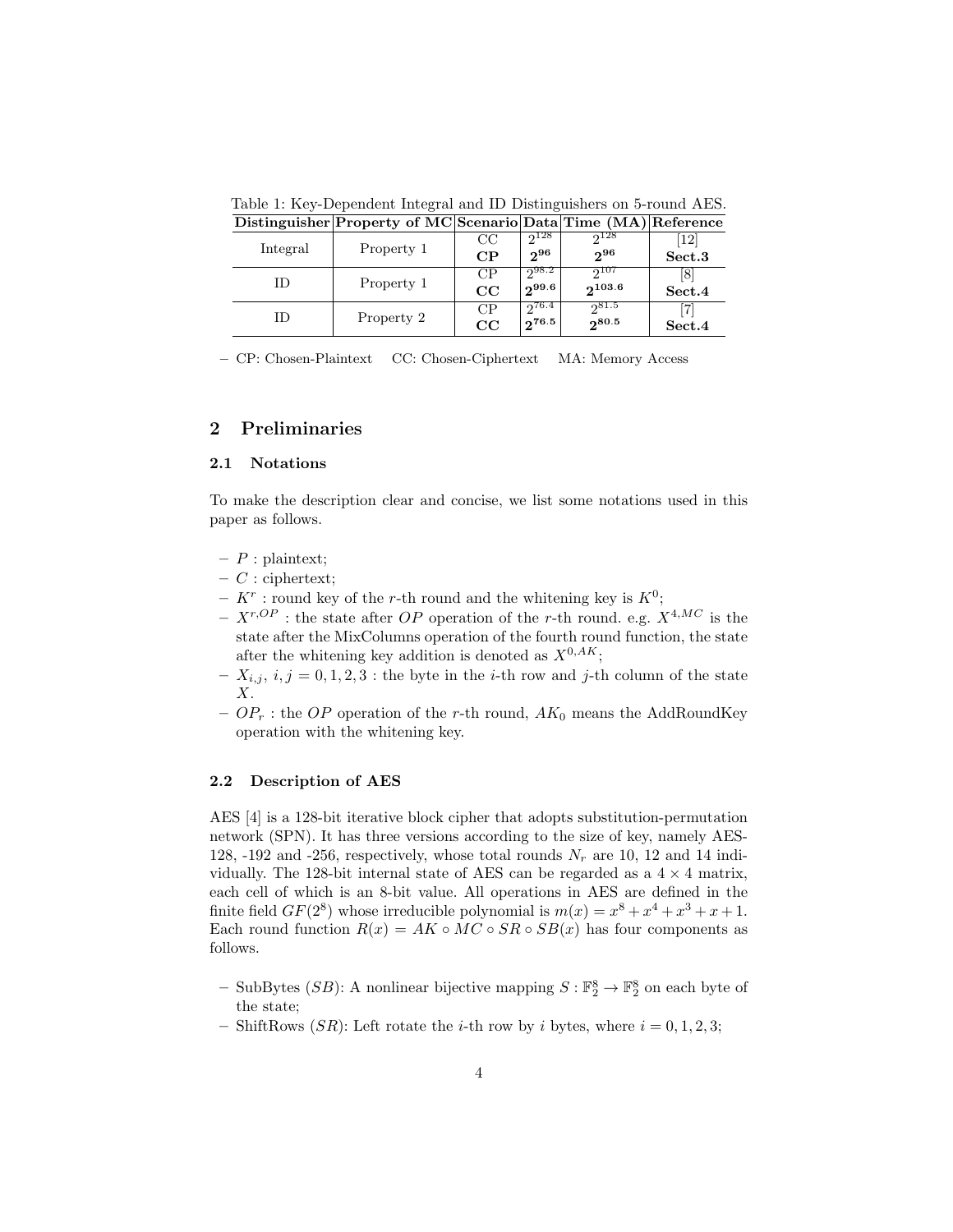- MixColumns ( $MC$ ): Left multiply with an MDS matrix over the field  $GF(2^8)$ on each column. The matrices used in the  $MC$  operation and its reverse operation  $MC^{-1}$  are

| $MC = \square$ | $\lceil 0x^2\ 0x^3\ 0x^1\ 0x^1 \rceil$<br>$\vert 0x1 \; 0x2 \; 0x3 \; 0x1 \vert$<br>0x10x10x20x3<br>$\lfloor 0x3 \ 0x1 \ 0x1 \ 0x2 \rfloor$ | and | $MC^{-1}$ | $\lceil 0xe\ 0xb\ 0xd\ 0x9 \rceil$<br>$\lfloor 0x9 \ 0xe \ 0xb \ 0xd \rfloor$<br>$\lceil 0xd \ 0x9 \ 0xe \ 0xb \rceil$<br>$\vert 0xb \vert 0xd \vert 0x9 \vert 0xe \vert$ |  |
|----------------|---------------------------------------------------------------------------------------------------------------------------------------------|-----|-----------|---------------------------------------------------------------------------------------------------------------------------------------------------------------------------|--|
|----------------|---------------------------------------------------------------------------------------------------------------------------------------------|-----|-----------|---------------------------------------------------------------------------------------------------------------------------------------------------------------------------|--|

– AddRoundKey  $(AK)$ : XOR with a round key.

We can change the orders of  $MC$  and  $AK$  operations in some situations, i.e.  $R(x) = MC \circ EAK \circ SR \circ SB(x)$ , where  $MC \circ EAK = AK \circ MC$ . Note that there is a whitening key XORed with plaintext before the first round function and the MC operation in the last round is omitted.

For decryption process,  $N_r$  reverse rounds are applied to the ciphertext matrix. Each reverse round function applies four reverse operations: InvSubBytes( $SB^{-1}$ ), InvShiftRows( $SR^{-1}$ ), InvMixColumns( $MC^{-1}$ ) and InvAddRoundKey( $AK^{-1}$ ).

### 2.3 Previous Integral and ID Distinguishers on 5-Round AES

In this subsection, we recall the previous key-dependent integral and ID distinguishers on 5 rounds of AES [12, 8, 7]. The key techniques for these distinguishers are that they take advantage of the properties of MC matrix and manage to extend the known 4-round distinguishers one more round. We conclude the properties as follows.

Property 1. The matrix of MC operation has two equal coefficients in each row or each column, i.e, the MC matrix of AES has two elements equal to 1 in each row or each column.

**Property 2.** The matrix of MC operation has two rows satisfying Equation  $(1)$ or two columns satisfying Equation (2).

$$
\begin{cases}\nMC[i_1, j] \oplus MC[i_1, k] \oplus MC[i_1, l] = 0, \\
MC[i_2, j] \oplus MC[i_2, k] \oplus MC[i_2, l] = 0.\n\end{cases} \tag{1}
$$

$$
\begin{cases}\nMC[j, i_1] \oplus MC[k, i_1] \oplus MC[l, i_1] = 0, \\
MC[j, i_2] \oplus MC[k, i_2] \oplus MC[l, i_2] = 0.\n\end{cases}
$$
\n(2)

where  $i_1 \neq i_2, j \neq k \neq l, 0 \leq i_1, i_2, j, k, l \leq 3.$ 

Integral Distinguisher on 5-Round AES [12]. The 5-round integral distinguisher is transformed from a 5-round ZC linear hull based on Property 1 by setting a specific condition on ciphertexts. The ZC linear hull is illustrated in Proposition 1 and Fig. 4 in Appendix D.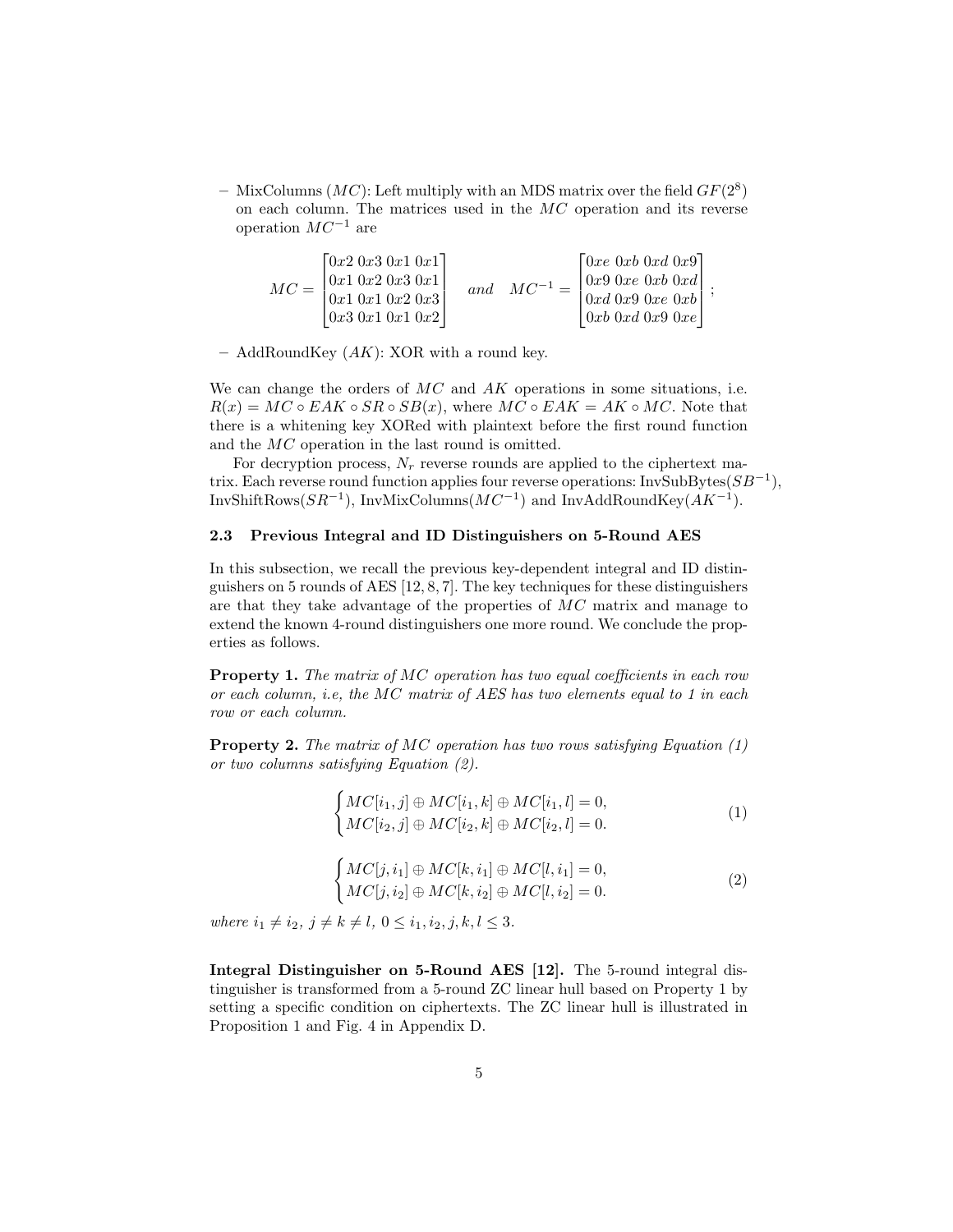**Proposition 1.** Divide the whole ciphertext-plaintext space into  $2^8$  sets according to the value of  $C_{0,0} \oplus C_{1,3}$  as

$$
V_{\Delta} = \{ (C, P) | C_{0,0} \oplus C_{1,3} = \Delta, \Delta \in \mathbb{F}_2^8 \}.
$$

If the input mask  $\Gamma_{in}$  on ciphertext and output mask  $\Gamma_{out}$  on plaintext are as follows,

$$
\Gamma_{in} = (\alpha_{i,j}), 0 \leqslant i, j \leqslant 3, \quad \alpha_{i,j} = \begin{cases} a, & if (i,j) \in \{ (0,0), (1,3) \}; \\ 0, & otherwise. \end{cases}
$$

$$
\Gamma_{out} = (\beta_{i,j}), 0 \leqslant i, j \leqslant 3, \quad \beta_{i,j} = \begin{cases} \nnonzero, & \text{if } (i,j) = (0,0); \\ \n0, & \text{otherwise.} \n\end{cases}
$$

where  $a \in \mathbb{F}_2^8 \backslash \{0\}$ .

Then  $(\tilde{\Gamma}_{in} \rightarrow \Gamma_{out})$  is a 5-round ZC linear hull when the ciphertexts are chosen from one specific set of  $V_{\Delta}$ ,  $\Delta = K_{0,0}^5 \oplus K_{1,3}^5$ .

Bogdanov et al. proposed a link between ZC linear hull and integral distinguisher in [2], which is summarized in Theorem 1.

**Theorem 1 (From [2]).** Assume  $H : \mathbb{F}_2^s \times \mathbb{F}_2^t \to \mathbb{F}_2^u \times \mathbb{F}_2^v$  is (part of) a cipher, without loss of generality, we can decompose the cipher and define the part cipher as

$$
H(x,y) = \begin{pmatrix} H_1(x,y) \\ H_2(x,y) \end{pmatrix}, H_1: \mathbb{F}_2^s \times \mathbb{F}_2^t \to \mathbb{F}_2^u, H_2: \mathbb{F}_2^s \times \mathbb{F}_2^t \to \mathbb{F}_2^v.
$$

If we fix the t bits of input value as  $\lambda$  and consider only u bits of the output value, we can construct another function  $T_{\lambda}(x): \mathbb{F}_2^s \to \mathbb{F}_2^u$  as follows

$$
T_{\lambda}(x) = H_1(x,\lambda).
$$

When the input and output linear masks a and b are independent, the approximation  $b \cdot H(x) \oplus a \cdot x$  has correlation zero for any  $a = (a_1, 0)$  and any  $b = (b_1, 0) \neq 0$ (zero-correlation) if and only if the function  $T_{\lambda}$  is balanced for any  $\lambda$  (integral).

With Theorem 1, one ZC linear hull on 5-round AES can be transformed into an integral distinguisher, which is shown in Proposition 2.

**Proposition 2.** Divide the whole ciphertext-plaintext space into  $2^8$  sets

$$
V_{\Delta} = \{ (C, P) | C_{0,0} \oplus C_{1,3} = \Delta, \Delta \in \mathbb{F}_2^8 \}.
$$

There is always one  $\Delta$  such that

$$
T_{\Delta} = \sum_{(C,P)\in V_{\Delta}} P = 0.
$$

Note that this 5-round integral distinguisher requires the full codebook.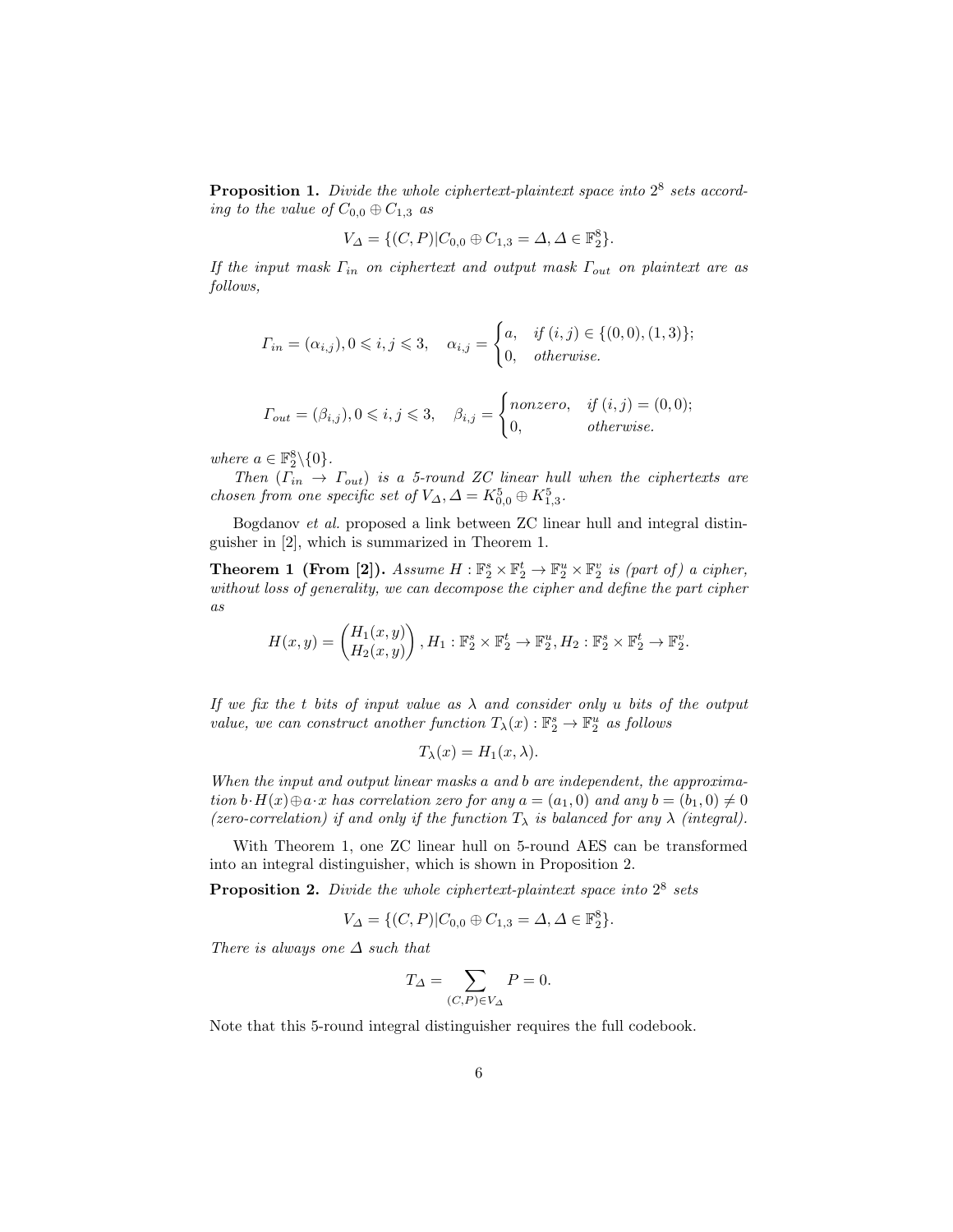ID Distinguishers on 5-Round AES [7, 8]. The first ID distinguisher on 5-round AES [8] is similar to the 5-round integral one [12]. It manages to extend the traditional 4-round impossible distinguisher one more round. This 5-round ID (see Fig. 5 in Appendix D) is summarized in Proposition 3.

Proposition 3. For plaintexts in the sets

$$
V_{\Delta} = \{ (P^l, C^l), l = 0, 1, 2, \cdots, 255 | P^l_{0,0} \oplus P^l_{1,1} = \Delta, \quad \forall l \quad and
$$
  

$$
P^l_{i,j} = P^m_{i,j} \quad \forall (i,j) \notin \{ (0,0), (1,1) \} \quad and \quad l \neq m \},
$$

there is always one  $\Delta$  such that the difference of any two corresponding ciphertexts after 5-round AES encryption cannot be inactive in three reverse-diagonals at the same time.

This ID distinguisher requires  $2^{98.2}$  chosen plaintexts with success rate 95%. The second ID distinguisher based on Property 2 was proposed in [7], which requires 276.<sup>4</sup> chosen plaintexts. It is illustrated in Proposition 4 and shown in Fig. 6 in Appendix D.

Proposition 4. For plaintexts in the sets

$$
A_{(\Delta_1, \Delta_2)} = \{ (P^l, C^l) \ l = 0, 1, \cdots, 255 \ | \ P^l_{0,0} \oplus P^l_{1,1} = \Delta_1 \quad \forall i, P^l_{0,0} \oplus P^l_{2,2} = \Delta_2 \quad \forall i
$$
  
and 
$$
P^l_{i,j} = P^m_{i,j} \quad \forall (i,j) \notin \{ (0,0), (1,1), (2,2) \} \quad and \quad l \neq m \}
$$

there is always one tuple of  $(\Delta_1, \Delta_2)$  that the difference of ciphertexts after 5round AES encryption cannot be inactive in two reverse-diagonals in the same time.

This distinguisher requires  $2^{76.4}$  chosen plaintexts with success rate 95%.

# 3 Improved Integral Distinguishers on AES

The 5-round integral distinguisher based on Property 1 proposed in [12] requires the whole codebook, which will limit its contribution. However, we can improve this distinguisher by significantly reducing data and time complexities. In Section 3.1, we put forward an improved 5-round integral distinguisher based on Property 1 with 2<sup>96</sup> chosen plaintexts, which is the longest integral distinguisher on AES as far as we know. In fact, our attack can be regarded as a chosen-plaintext counterpart of the distinguisher in [12]. Interestingly, the data complexities are very different between the two distinguishers. In Section 3.2, we discuss the reason why there is such a big gap between the data complexities. Originally, we plan to construct the key-dependent integral distinguisher based on Property 2 which was already used in building the key-dependent ID distinguisher, but we fail to do it. We discuss the reasons for it in Appendix A.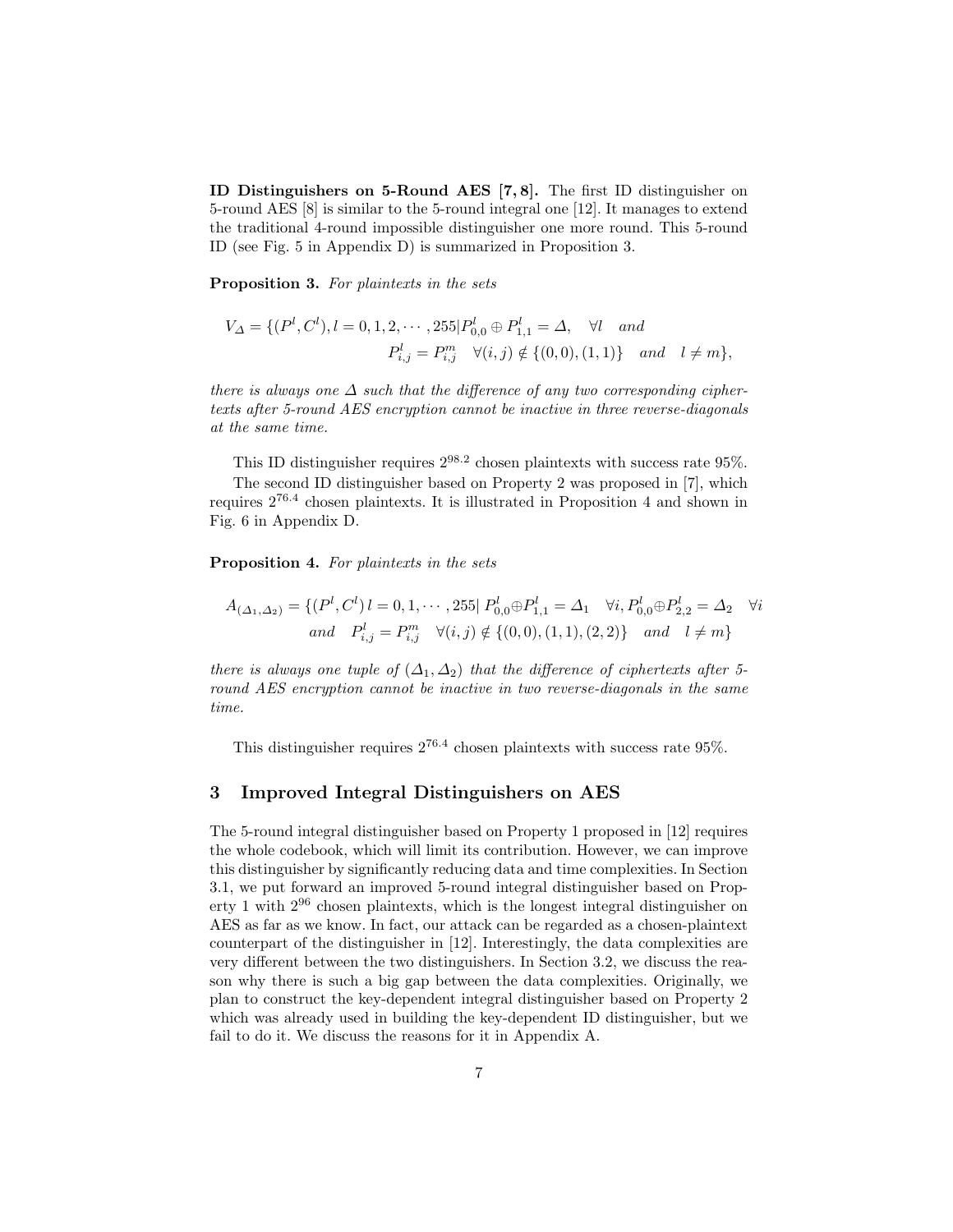# 3.1 Improved Key-Dependent Integral Distinguisher on 5-Round AES

The 5-round integral distinguisher in [12] requires the whole codebook while the ID distinguisher in [8] needs only 298.<sup>2</sup> chosen plaintexts. Both distinguishers use Property 1 of  $MC$  matrix. There is a big gap for complexities between them. In this section, we will propose an improved integral distinguisher to eliminate or narrow this gap.



Fig. 1: 5-Round ZC Linear Hull of AES.

In order to improve the 5-round integral distinguisher, we first construct a novel 4-round integral distinguisher on AES summarized in Lemma 1, which is transformed from a 4-round ZC linear hull shown in Fig. 1 (from Round 1 to Round 4), whose input mask  $\Gamma_{in}$  and output mask  $\Gamma_{out}$  are as follows.

$$
\Gamma_{in} = (\alpha_{i,j}), 0 \le i, j \le 3, \quad \alpha_{i,j} = \begin{cases} nonzero & \text{if } (i,j) \in \{ (0,0), (1,1), (2,2), (3,3) \}, \\ 0 & \text{otherwise} \end{cases}
$$
(3)

.

$$
\Gamma_{out} = (\beta_{i,j}), 0 \leqslant i, j \leqslant 3, \quad \beta_{i,j} = \begin{cases} b & \text{if } (i,j) \in \{ (0,0), (1,0) \}, \\ 0 & \text{otherwise} \end{cases}, b \in \mathbb{F}_2^8. \tag{4}
$$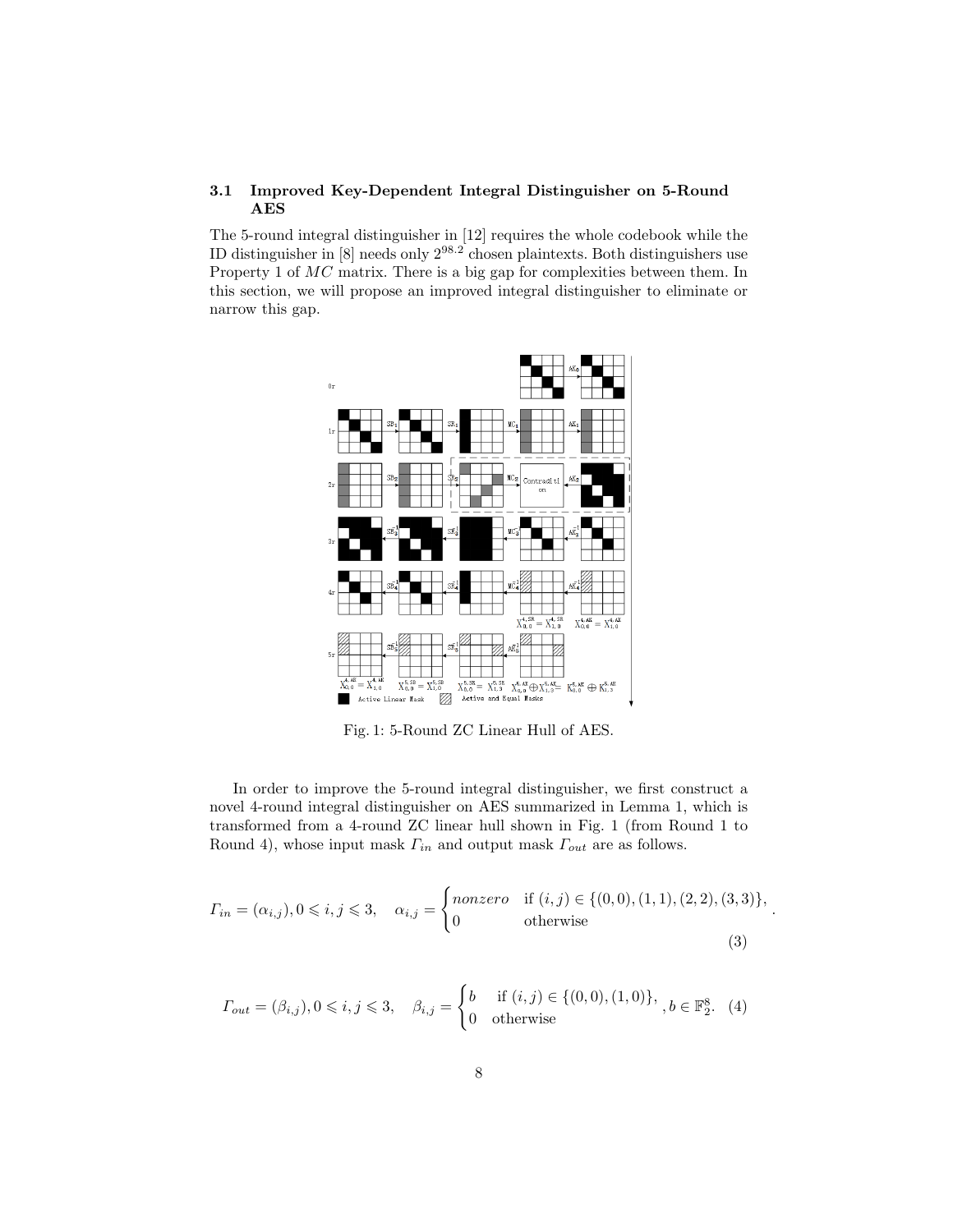**Lemma 1.** For  $\ddot{4}$ -round AES with MC operation in the last round, if we take all  $2^{96}$  plaintexts P by fixing  $(P_{0,0}, P_{1,1}, P_{2,2}, P_{3,3})$  as constant, each value of  $C_{0,0} \oplus C_{1,0} \in \mathbb{F}_2^8$  of ciphertexts appears  $2^{88}$  times.

*Proof.* As shown in Fig. 1,  $\Gamma_{in}$  and  $\Gamma_{out}$  (Equation (3) and (4)) are independent and lead to a ZC linear hull on 4 rounds of AES. According to Theorem 1,

-  $\Gamma_{in}$  can be denoted as  $(a, 0)$ , where a can be any value in  $\mathbb{F}_2^{32}$ ;

-  $\Gamma_{out}$  can be denoted as  $(b, b, 0)$ , where b can be any value in  $\mathbb{F}_2^8 \setminus \{0\}$ .

Since it is required that  $\Gamma_{out}$  should be any value except 0, we proceed with some transformations on the output of 4-round AES in order to satisfy the conditions of Theorem 1.

Firstly, we can rewrite 4-round AES as a function  $H$  with two inputs and three outputs:

$$
H(x, y) = (H1(x, y), H2(x, y), H3(x, y)).
$$

where  $x = (P_{0,0}, P_{1,1}, P_{2,2}, P_{3,3}), y$  is the concatenated value of other 12 bytes of plaintext,  $(H_1(x, y), H_2(x, y)) = (C_{0,0}, C_{1,0})$  and  $H_3(x, y)$  is the concatenated value of other 14 bytes.

We can produce a new function  $H'$  based on the function  $H$  with the same inputs:

$$
H'(x, y) = (H_1(x, y) \oplus H_2(x, y), H_3(x, y)).
$$

Then for the new function  $H'$ , we derive that the linear approximation with  $\Gamma_{in} = (a, 0)$  and  $\Gamma_{out} = (b, 0)$  has correlation zero, where a can be any value in  $\mathbb{F}_2^{32}$  and b can be any value in  $\mathbb{F}_2^8\backslash\{0\}$ .

With Theorem 1, we can transform the ZC linear approximation on  $H'$ into an integral distinguisher, i.e. if we take all  $2^{96}$  plaintexts P by fixing  $(P_{0,0}, P_{1,1}, P_{2,2}, P_{3,3})$  as constant, the values of  $H_1(x, y) \oplus H_2(x, y)$  are balanced, which means that each value of  $C_{0,0} \oplus C_{1,0} \in \mathbb{F}_2^8$  of ciphertexts appears  $2^{88}$ times.  $\square$ 

Based on Lemma 1, we can add one more round behind the 4-round integral distinguisher to deduce a 5-round integral distinguisher by the idea of Lemma 2 as follows.

**Lemma 2.** For one-round AES without MC operation (i.e.  $AK \circ SR \circ SB$ ), if we take N plaintexts P where  $N_1$  plaintexts satisfy  $P_{0,0} \oplus P_{1,0} = 0$ , then there must be at least one  $\delta \in \mathbb{F}_2^8$  such that the number of ciphertexts C satisfying  $C_{0,0} \oplus C_{1,3} = \delta$  is exactly  $N_1$  with probability 1.

*Proof.* Due to the bijective mapping S-box S, we have

$$
S(P_{0,0}) \oplus S(P_{1,0}) = \begin{cases} 0, & \text{if } P_{0,0} \oplus P_{1,0} = 0, \\ nonzero, & \text{if } P_{0,0} \oplus P_{1,0} \neq 0. \end{cases}
$$

After SB operation, there are exactly  $N_1$  values of  $X^{1,SB}$  satisfying  $X^{1,SB}_{0,0} \oplus$  $X_{1,0}^{1,SB}=0$ , which leads  $C_{0,0}\oplus C_{1,3}=K_{0,0}^1\oplus K_{1,3}^1$  as well. Let  $\delta=K_{0,0}^1\oplus K_{1,3}^1,$ thus  $C_{0,0} \oplus C_{1,3} = \delta$  happens exactly  $N_1$  times.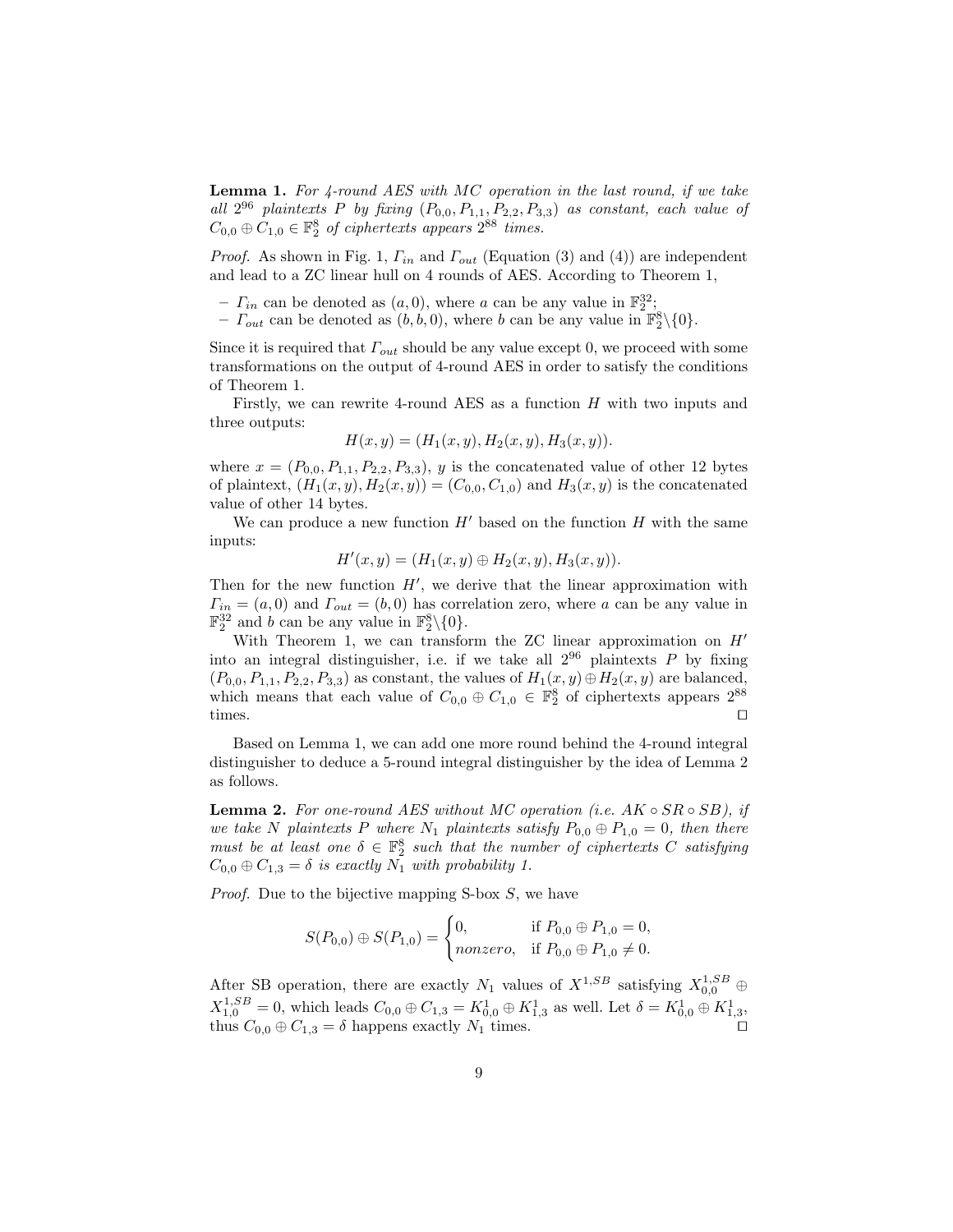With Lemma 1 and Lemma 2, our new 5-round integral distinguisher on AES is summarized in Proposition 5.

**Proposition 5.** Taking all  $2^{96}$  plaintexts P by fixing  $(P_{0,0}, P_{1,1}, P_{2,2}, P_{3,3})$  as constant, after 5-round AES encryption, there is at least one  $\delta \in \mathbb{F}_2^8$  such that the number of ciphertexts satisfying  $C_{0,0} \oplus C_{1,3} = \delta$  is exactly  $2^{88}$ . Meanwhile, for any random permutation, the same event happens with probability only about  $2^{-40.7}$ .

*Proof.* For 5-round AES,  $X_{0,0}^{4,AK} \oplus X_{1,0}^{4,AK} = 0$  happens  $2^{88}$  (out of  $2^{96}$ ) times according to Lemma 1. Then due to Lemma 2,  $N = 2^{96}$  and  $N_1 = 2^{88}$ , so there is one  $\delta$  such that  $C_{0,0} \oplus C_{1,3} = \delta$  happens exactly  $2^{88}$  times.

For a random permutation, the number  $N_{\delta}$  of ciphertexts satisfying  $C_{0,0} \oplus$  $C_{1,3} = \delta$  for a fixed  $\delta$  follows the binomial distribution

$$
N_{\delta} \sim \mathcal{B}(2^{96}, 2^{-8}).
$$

According to the Central Limit Theorem, the normal distribution can approximate the binomial distribution in this situation. Now

$$
N_{\delta} \sim \mathcal{N}(2^{88}, 2^{96} \times 2^{-8} \times (1 - 2^{-8})).
$$

Therefore,  $p(N_{\delta} = 2^{88}) \approx 2^{-48.64}$ . Because of  $2^{8}$  possible values for  $\delta$ , the probability that there is at least one value for  $\delta$  satisfying  $N_{\delta} = 2^{88}$  is  $1 - (1 - p(N_{\delta} =$  $(2^{88})^2$   $\approx 2^{-40.7}$ . The contract of the contract of the contract of the contract of the contract of the contract of the contract of the contract of the contract of the contract of the contract of the contract of the contract of the contract

The whole process of the integral distinguishing attack on 5-round AES is illustrated in Algorithm 1.

| Algorithm 1: Improved 5-Round Integral Distinguisher on AES |  |  |  |  |
|-------------------------------------------------------------|--|--|--|--|
|                                                             |  |  |  |  |

**Input**:  $2^{96}$  plaintexts  $P^i$ ,  $i = 0, 1, 2, ..., 2^{96} - 1$ Output: 5-Round AES or Random Permutation 1 Set one 8-bit vector counter  $V[256]$  and initialize it as zero; 2 for Each  $P^i$  of  $2^{96}$  plaintexts do 3 | Query its ciphertext  $C^i$  and calculate  $\delta = C^i_{0,0} \oplus C^i_{1,3}$ ; 4 | Let  $V[\delta] = V[\delta] + 1;$ 5 for  $\text{Each } \delta \in \mathbb{F}_2^8$  do 6 | if  $V[\delta] = 2^{88}$  then  $\left\lfloor \right.$  return 5-Round AES; 8 return Random Permutation;

In Algorithm 1, the data complexity is  $2^{96}$  chosen plaintexts and the time complexity is about  $2^{96}$  memory accesses. Since we set a  $2^8$  vector counter, the memory requirements are  $2^8$  which can be ignored. The type-II error probability (the probability to wrongfully accept a random permutation as AES) is  $2^{-40.7}$ .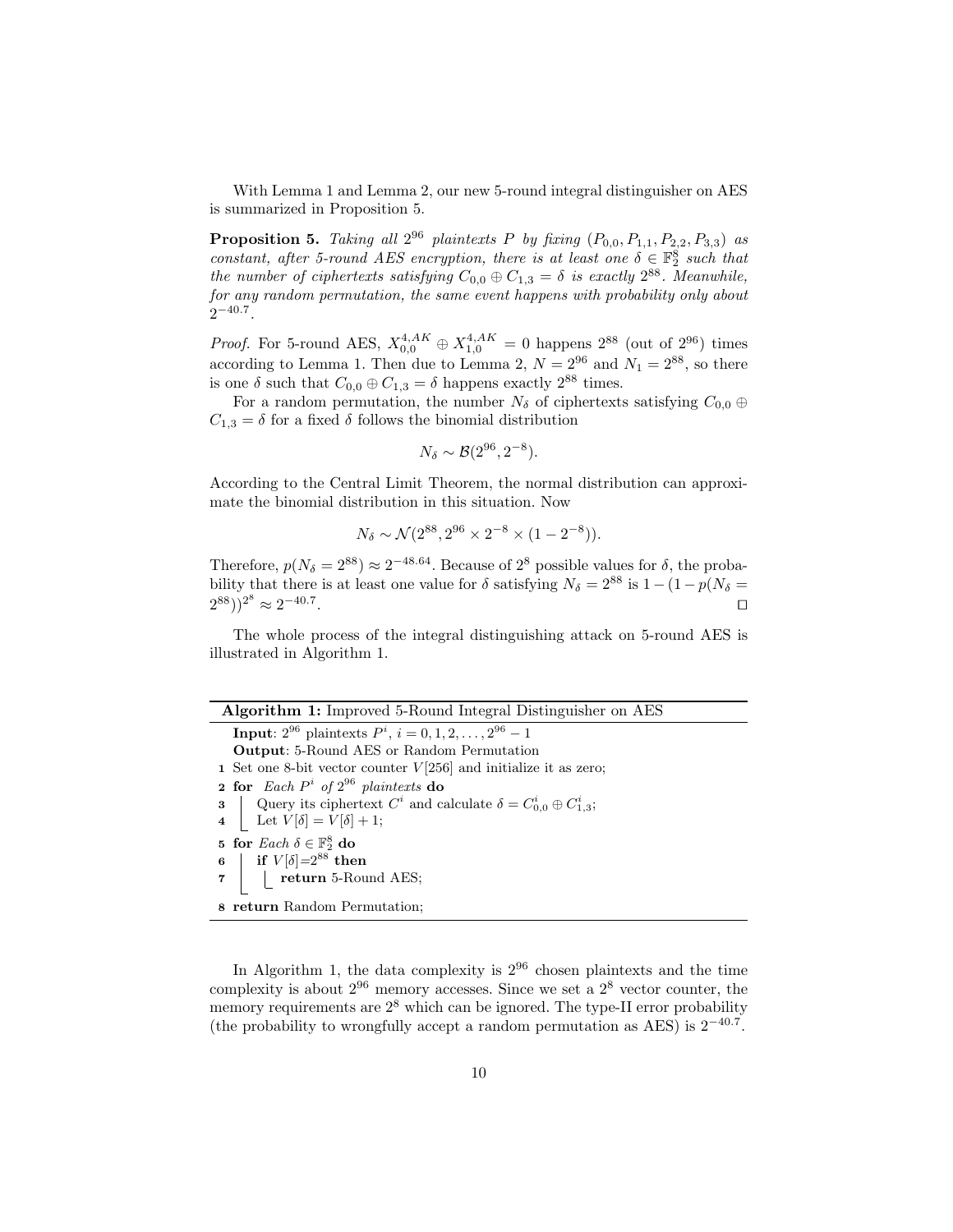# 3.2 Gap for Complexities between Chosen-Plaintext and Chosen-Ciphertext Integral Distinguishers

Interestingly, there exists a gap between the complexities of chosen-plaintext and chosen-ciphertext integral distinguishers although they are constructed from a same (or similar) ZC linear hull.



Fig. 2: 5-Round Integral Distinguisher with (out)  $AK_5$ .

In the chosen-ciphertext integral distinguisher, we need to guess one byte of  $K_{0,0}^5 \oplus K_{1,3}^5$ , which increases the complexities by a factor of  $2^8$ . This inspires us that the AK operation which the integral distinguisher depends on, i.e.  $AK_5$ , influences the complexities. In this subsection, we investigate the influences of  $AK<sub>5</sub>$  on complexities by considering chosen-ciphertext and chosen-plaintext integral distinguishers on 5-round AES with and without  $AK_5$ , respectively. Notice that we use a general variant of the key-dependent integral distinguisher with four active masks on plaintext bytes (see Fig. 2).

Under Chosen-Ciphertext Setting. If we omit the operation  $AK_5$  (the enclosure area by dotted line in Fig. 2) and decrypt from  $X^{5,SR}$  in subspace  $V_{X^{5,SR}}$ as follows to the plaintext P

$$
V_{X^{5,SR}} = \{ (X^{5,SR}, P) \mid X_{0,0}^{5,SR} = X_{1,3}^{5,SR}, X_{0,1}^{5,SR} = X_{3,2}^{5,SR}, X_{2,0}^{5,SR} = X_{3,3}^{5,SR},
$$
  

$$
X_{1,2}^{5,SR} = X_{2,1}^{5,SR}, X_{i,j}^{5,SR} \in \mathbb{F}_2^8, 0 \leqslant i, j \leqslant 3 \},
$$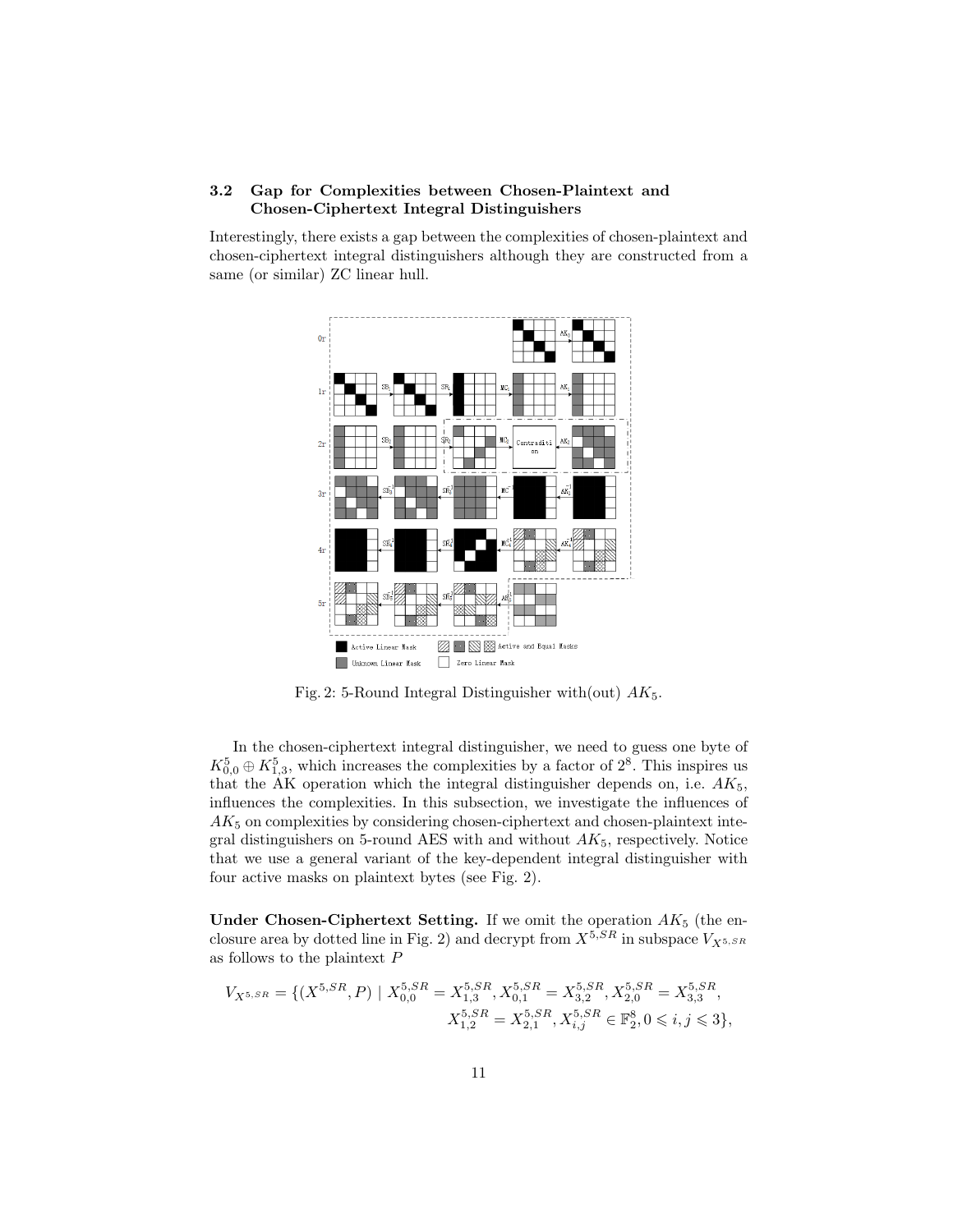we can construct a chosen-ciphertext integral distinguisher whose corresponding plaintexts satisfy the balance property, i.e. each possible value of plaintext byte has the same number of occurrences. Since the size of  $V_{X^{5,SR}}$  is  $2^{96}$ , this integral distinguisher requires data complexity  $2^{96}$  chosen ciphertexts.

If the operation  $AK_5$  is included into the distinguisher (whole area in Fig. 2), we have to take a subspace of ciphertexts  $V_C$  which can produce  $V_{X^{5,SR}}$  after the proceeding with the  $AK_5^{-1}$ . Thus the set  $V_C$  must be

$$
V_C = \{ (C, P) \mid C_{0,0} \oplus C_{1,3} = K_{0,0}^5 \oplus K_{1,3}^5, C_{0,1} \oplus C_{3,2} = K_{0,1}^5 \oplus K_{3,2}^5, C_{2,0} \oplus C_{3,3} = K_{2,0}^5 \oplus K_{3,3}^5, C_{1,2} \oplus C_{2,1} = K_{1,2}^5 \oplus K_{2,1}^5, C_{i,j} \in \mathbb{F}_2^8, 0 \leq i, j \leq 3 \}.
$$

However, the exact values of  $K_{0,0}^5 \oplus K_{1,3}^5$ ,  $K_{0,1}^5 \oplus K_{3,2}^5$ ,  $K_{2,0}^5 \oplus K_{3,3}^5$  and  $K_{1,2}^5 \oplus K_{2,1}^5$ are unknown, so we have to take the whole space of  $(C, P)$  and divide it into  $2^{32}$ subspaces as follows:

$$
V_{\Delta_0,\Delta_1,\Delta_2,\Delta_3} = \{ (C, P) \mid C_{0,0} \oplus C_{1,3} = \Delta_0, C_{0,1} \oplus C_{3,2} = \Delta_1, C_{2,0} \oplus C_{3,3} = \Delta_2, C_{1,2} \oplus C_{2,1} = \Delta_3, C_{i,j} \in \mathbb{F}_2^8, 0 \leq i, j \leq 3 \},
$$

with  $\Delta_i \in \mathbb{F}_2^8, 0 \leqslant i \leqslant 3$ .

There is always one tuple of  $(\Delta_0, \Delta_1, \Delta_2, \Delta_3)$  equal to  $(K_{0,0}^5 \oplus K_{1,3}^5, K_{0,1}^5 \oplus$  $K_{3,2}^5, K_{2,0}^5 \oplus K_{3,3}^5, K_{1,2}^5 \oplus K_{2,1}^5)$  and thus the data complexity becomes  $2^{128}$  instead of 2<sup>96</sup> chosen ciphertexts.

Under Chosen-Plaintext Setting. If we exclude  $AK_5$  operation from 5-round AES and encrypt all  $2^{96}$  possible plaintexts P to  $X^{5,SR}$  by fixing  $(P_{0,0}, P_{1,1}, P_{2,2}, P_{3,3})$ as constant. From Section 3.1, each of the following four events

1. 
$$
X_{0,0}^{5,SR} \oplus X_{1,3}^{5,SR} = 0
$$
, 2.  $X_{0,1}^{5,SR} \oplus X_{3,2}^{5,SR} = 0$ ,  
\n3.  $X_{2,0}^{5,SR} \oplus X_{3,3}^{5,SR} = 0$ , 4.  $X_{1,2}^{5,SR} \oplus X_{2,1}^{5,SR} = 0$ ,

occurs  $2^{88}$  times with probability 1. We can distinguish AES from a random permutation with 2<sup>96</sup> chosen plaintexts.

Again we take  $AK_5$  operation into consideration, each of four events

1. 
$$
C_{0,0} \oplus C_{1,3} = K_{0,0}^5 \oplus K_{1,3}^5
$$
, 2.  $C_{0,1} \oplus C_{3,2} = K_{0,1}^5 \oplus K_{3,2}^5$ ,  
\n3.  $C_{2,0} \oplus C_{3,3} = K_{2,0}^5 \oplus K_{3,3}^5$ , 4.  $C_{1,2} \oplus C_{2,1} = K_{1,2}^5 \oplus K_{2,1}^5$ ,

occurs 2<sup>88</sup> times with probability 1, respectively.

Though we do not know any information about the secret key, we can predict there is always one tuple of  $(\Delta_0', \Delta_1', \Delta_2', \Delta_3')$  ensuring each of the four experiences

1. 
$$
C_{0,0} \oplus C_{1,3} = \Delta'_0
$$
, 2.  $C_{0,1} \oplus C_{3,2} = \Delta'_1$ ,  
3.  $C_{2,0} \oplus C_{3,3} = \Delta'_2$ , 4.  $C_{1,2} \oplus C_{2,1} = \Delta'_3$ ,

to occur  $2^{88}$  times (when  $(\Delta'_0, \Delta'_1, \Delta'_2, \Delta'_3)$  are just the four XOR values of  $K_5$ ). Yet any one event occurs with probability about  $2^{-40.7}$  for a random permutation. So 2<sup>96</sup> chosen plaintexts are enough to proceed this distinguishing attack.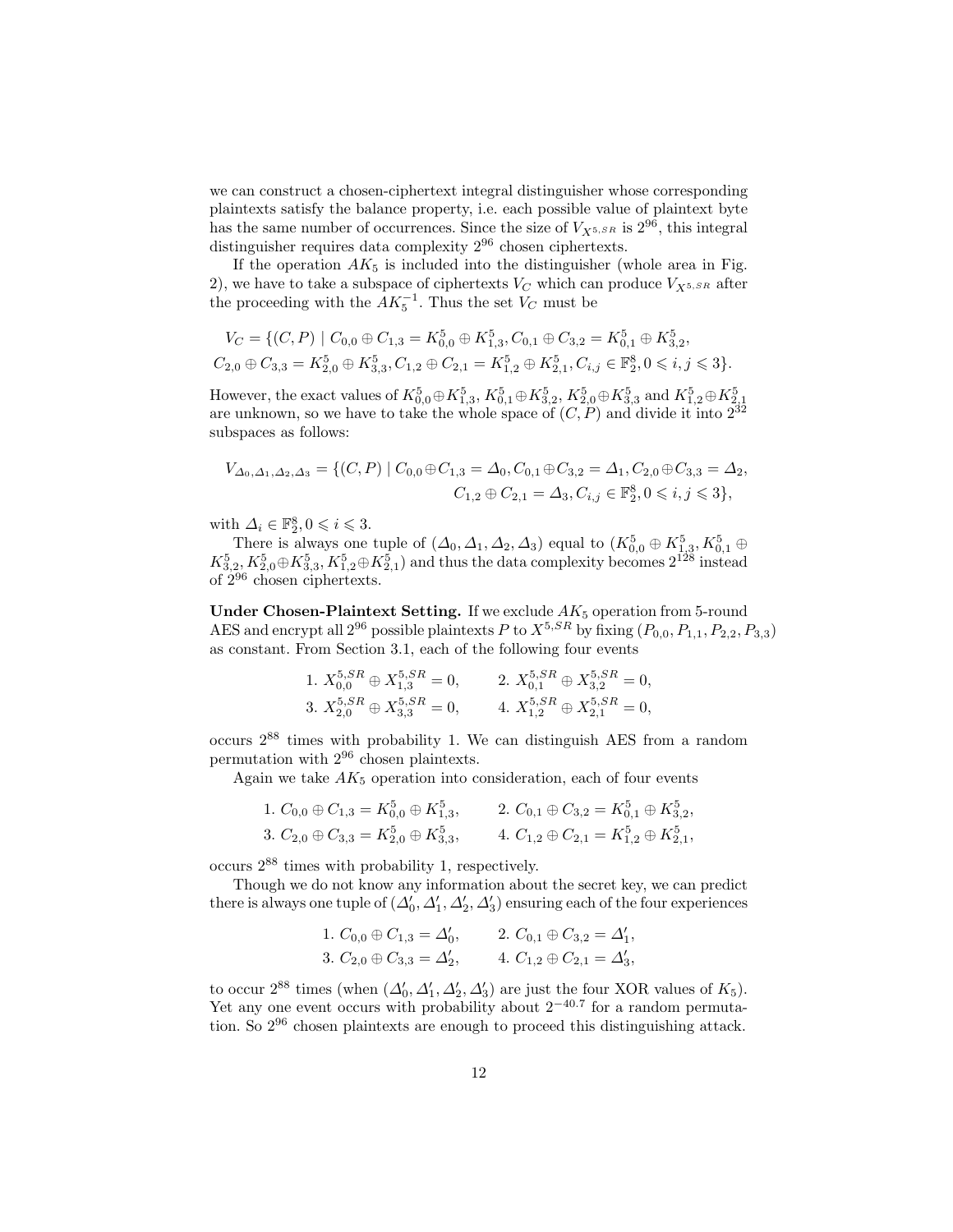At last, we summarize the reasons resulting in the gap from two cases between chosen-plaintext and chosen-ciphertext integral distinguishers. If  $AK_5$  is omitted, the data complexities of the two distinguishers under both settings are the same. If  $AK_5$  is included, the chosen-ciphertext integral distinguisher has to take the whole codebook while the chosen-plaintext integral distinguisher does not increase the data complexity. To make it more clear, we compare the data complexities of them in Table 2.

| Setting | Target                     | Data Complexity Time (MA) |           |
|---------|----------------------------|---------------------------|-----------|
| CC      | 5-round AES without $AK_5$ | റ96                       | റ്റ96     |
|         | 5-round AES with $AK_5$    | $2^{128}$                 | $2^{128}$ |
| CP      | 5-round AES without $AK_5$ | 296                       | റ96       |
|         | 5-round AES with $AK_5$    | 296                       | $2^{96}$  |

Table 2: Data Complexities of Integral Distinguishers with (out)  $AK_5$ .

– CC: Chosen-Ciphertext CP: Chosen-Plaintext MA:Memory Access

# 4 ID Distinguishers on 5-Round AES Under Chosen-Ciphertext Setting

Until now there have been two key-dependent ID distinguishers on 5-round AES in  $[7, 8]$  by utilizing the Property 1 and 2 of  $MC$  matrix respectively. In this section we put forward two ID distinguishers on 5-round AES under chosenciphertext model in Section 4.1 and 4.2 respectively, which are transformed from the ones under chosen-plaintext setting. Their data complexities are 299.<sup>6</sup> and  $2^{76.5}$  chosen ciphertexts, which are slightly different from those of the original ones with  $2^{98.2}$  and  $2^{76.4}$  chosen plaintexts, respectively. We analyze the reasons in Appendix C.

#### 4.1 ID Distinguisher on 5-Round AES Based on Property 1 of MC

In this subsection, we first propose 16 key-dependent IDs for 5-round AES shown in Proposition 6 and we list one of them in Fig. 5. With these IDs, a distinguisher under chosen-ciphertext model is put forward with data complexity  $2^{99.6}$  chosen ciphertexts.

**Proposition 6.** If the difference of ciphertext pair  $(C^1, C^2)$  is nonzero at the four bytes  $(C_{0,3}, C_{1,2}, C_{2,1}, C_{3,0})$  and zero at other 12 bytes, after 5-round AES decryption, the corresponding plaintext pair  $(P^1, P^2)$  never satisfies each of the following 16 cases:

$$
P_{s,t}^1 \oplus P_{s+1,t+1}^1 = P_{s,t}^2 \oplus P_{s+1,t+1}^2 = K_{s,t}^0 \oplus K_{s+1,t+1}^0,
$$
  

$$
P_{l,m}^1 \oplus P_{l,m}^2 = 0, (l,m) \neq (s,t), (s+1,t+1),
$$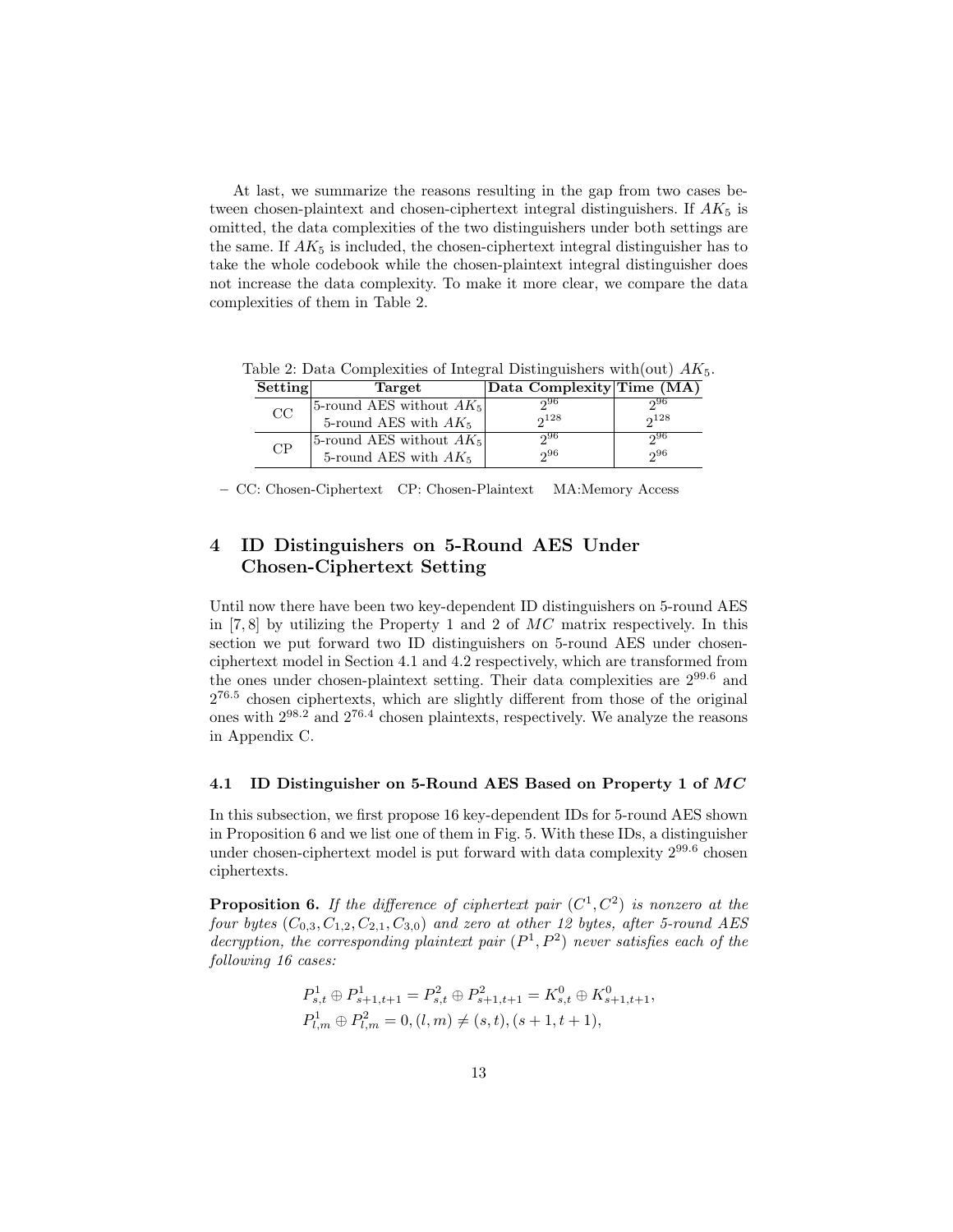# where  $0 \leqslant s, t \leqslant 3.5$

*Proof.* Proof by contradiction. Assume that there is one ciphertext pair  $(C^1, C^2)$ leading to such plaintext pair  $(P^1, P^2)$ . From the forward direction, since there exists one  $(s, t)$  such that  $(P^1, P^2)$  satisfies  $P_{s,t}^1 \oplus P_{s+1,t+1}^1 = P_{s,t}^2 \oplus P_{s+1,t+1}^2 =$  $K^0_{s,t} \oplus K^0_{s+1,t+1}$ , we have  $\Delta X^{1,SB}_{s,t} = \Delta X^{1,SB}_{s+1,t+1}$ . Due to the Property 1 of MC matrix, there are only three nonzero bytes of difference  $\Delta X^{1,MC}$  in one column, which leads to at least one zero byte on each column of  $\Delta X^{3,SR}$ . From the backward direction,  $(C^1, C^2)$  results in at most one nonzero byte for each column of  $\Delta X^{3,MC}$ . Since the branch number of MC matrix is 5, each column of  $\Delta X^{3,MC}$ has at least two zero bytes. This yields a contradiction and shows that they are  $\Box$ s.

Taking  $(s, t) = (0, 0)$  as an example, we illustrate Proposition 6 in Fig. 5. Actually, the value of  $K^0_{s,t} \oplus K^0_{s+1,t+1}$  is secret, so we cannot directly check whether  $P_{s,t}^1 \oplus P_{s+1,t+1}^1 = P_{s,t}^2 \oplus P_{s+1,t+1}^2 = K_{s,t}^0 \oplus K_{s+1,t+1}^0$  or not. In the following, we will define good pair to further identify if there exist solutions for  $K_{s,t}^0 \oplus K_{s+1,t+1}^0$  by using the ID characteristic.

**Definition 1 (Good Pair).** One pair  $(P^1, P^2)$  is a good pair related to  $(s,t)$ if it satisfies the following conditions:

$$
P_{s,t}^1 \oplus P_{s+1,t+1}^1 = P_{s,t}^2 \oplus P_{s+1,t+1}^2,
$$
  

$$
P_{l,m}^1 \oplus P_{l,m}^2 = 0, (l,m) \neq (s,t), (s+1,t+1),
$$

where  $(s, t)$ ,  $0 \leq s, t \leq 3$ .

No matter how many ciphertext pairs as the form in Proposition 6 we take, for each  $(s,t)$  there always exists one value  $\delta_{s,t} \in \mathbb{F}_2^8$  that  $P_{s,t}^1 \oplus P_{s+1,t+1}^1 =$  $P_{s,t}^2 \oplus P_{s+1,t+1}^2 = \delta_{s,t} = K_{s,t}^0 \oplus K_{s+1,t+1}^0$  never happens for each good pair.

According to the fact above, we put forward an ID distinguishing attack on 5-round AES under chosen-ciphertext model, see Algorithm 2. For each of 16  $(s, t), 0 \leq s, t, \leq 3$ , we take  $N_s$  structures of ciphertexts that each one includes  $2^{32}$  ciphertexts by traversing all values of bytes  $(C_{0,3}, C_{1,2}, C_{2,1}, C_{3,0})$  and fixing other bytes as constant, to find all good pairs and record their  $P_{s,t}^1 \oplus P_{s+1,t+1}^1$ in a vector counter  $V_{s,t}$ . For 5-round AES, there is always a value  $\delta_{st}$  never happening in  $V_{s,t}$  for each  $(s, t)$ . The probability that there is always a value  $\delta_{s,t}$ never happening in  $V_{s,t}$  for each  $(s, t)$  for a random permutation is calculated in Proposition 7.

**Proposition 7.** For a random permutation, for each of 16  $(s, t)$ ,  $0 \le s, t \le 3$ , the probability that there always exists at least one value  $\delta_{s,t} = P_{s,t}^1 \oplus P_{s+1,t+1}^1$ never appearing for any one of N random good pairs is  $2^{128} \times (1 - 2^{-8})^{16N}$ .

 $5$  The addition used in subscripts of the equations are actually addition modulo 4. For example, when  $t = 3$ ,  $t + 1 = 0$ .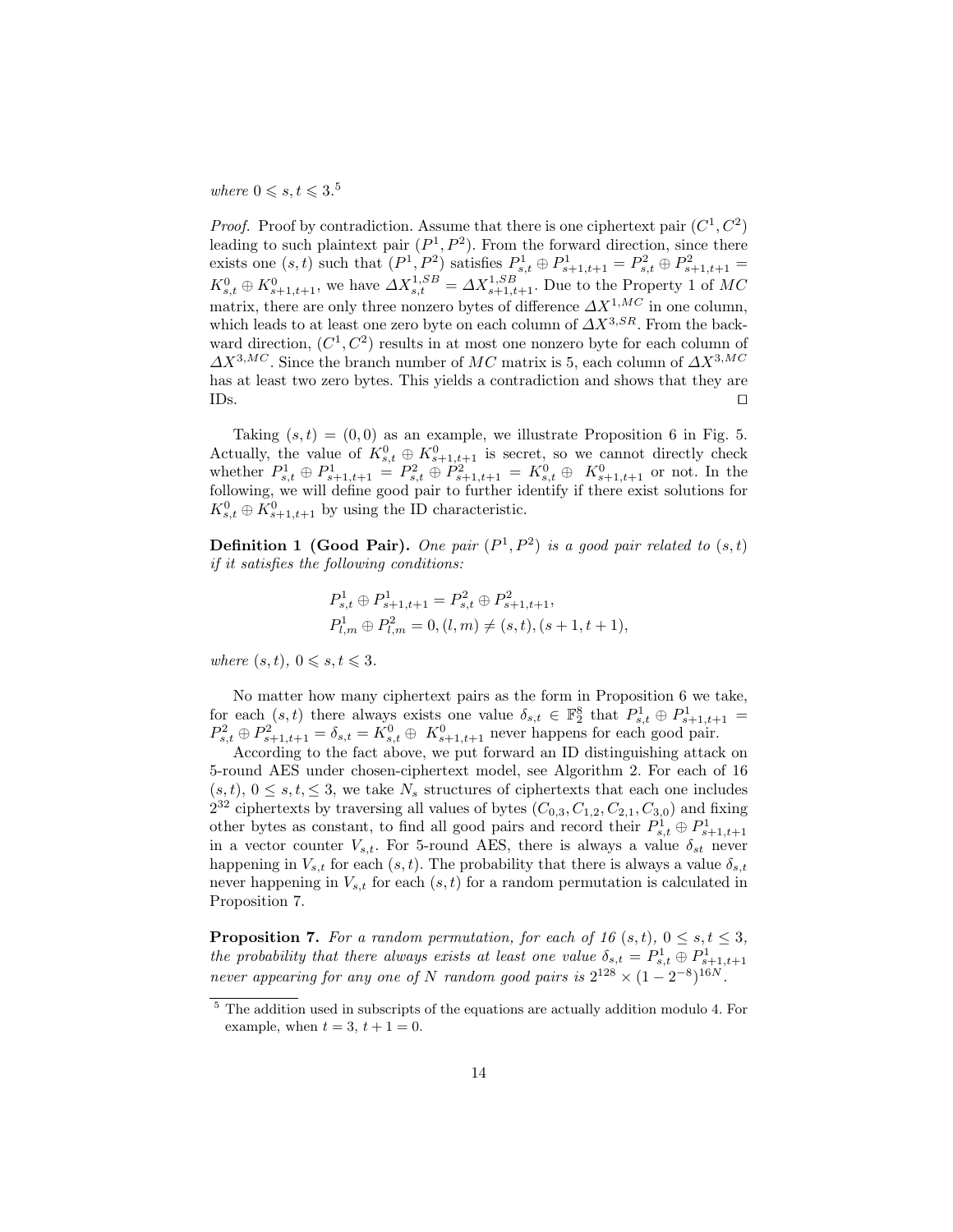*Proof.* For a random permutation and any given value of  $(s, t)$ , the event that there is at least one value for  $\delta_{s,t} = P_{s,t}^1 \oplus P_{s+1,t+1}^1$  never occurring for any one of  $N$  random good pairs happens with the following probability

$$
p_{s,t} = 2^8 \times (1 - 2^{-8})^N,
$$

then the probability that this event happens for all 16 values of  $(s,t)$  is  $p_{s,t}^{16} =$  $2^{128} \times (1-2^{-8})$  $16N$ .

| <b>Algorithm 2:</b> 5-Round ID Distinguisher under Chosen-Ciphertext Model |  |  |
|----------------------------------------------------------------------------|--|--|
| Based on Property 1                                                        |  |  |

|                        | <b>Input:</b> $N_s$ structures of ciphertexts and corresponding plaintexts |  |  |  |  |  |  |  |
|------------------------|----------------------------------------------------------------------------|--|--|--|--|--|--|--|
|                        | <b>Output:</b> 5-Round AES or Random Permutation                           |  |  |  |  |  |  |  |
|                        | 1 for <i>Each</i> $s \in \{0, 1, 2, 3\}$ do                                |  |  |  |  |  |  |  |
| $\mathbf 2$            | for <i>Each</i> $t \in \{0, 1, 2, 3\}$ do                                  |  |  |  |  |  |  |  |
| 3                      | Initialize 256 indicators $V[256]$ as false;                               |  |  |  |  |  |  |  |
| 4                      | for Each one of $N_s$ structures do                                        |  |  |  |  |  |  |  |
|                        | // Each structure includes $2^{32}$ ciphertexts.                           |  |  |  |  |  |  |  |
| 5                      | Initialize a table $T[2^{32}]$ ;                                           |  |  |  |  |  |  |  |
| 6                      | Query the corresponding $2^{32}$ plaintexts and put them into T;           |  |  |  |  |  |  |  |
| 7                      | Sort T according to the value of 14 bytes except the $(s, t)$ -th and      |  |  |  |  |  |  |  |
|                        | $(s+1,t+1)$ -th bytes;                                                     |  |  |  |  |  |  |  |
| 8                      | Traverse all items of T and find adjacent plaintexts to combine good       |  |  |  |  |  |  |  |
|                        | pairs;                                                                     |  |  |  |  |  |  |  |
|                        | // About $N = N_s \times 2^{63} \times 2^{-120}$ good pairs are found.     |  |  |  |  |  |  |  |
| 9                      | for Each $(P^1, P^2)$ of N good pairs do                                   |  |  |  |  |  |  |  |
| 10                     | Let $V[P_{s,t}^1 \oplus P_{s+1,t+1}^1] = \text{true};$                     |  |  |  |  |  |  |  |
|                        |                                                                            |  |  |  |  |  |  |  |
| 11                     | <b>if</b> all 256 indicators are true <b>then</b>                          |  |  |  |  |  |  |  |
| 12                     | return Random Permutation;                                                 |  |  |  |  |  |  |  |
|                        |                                                                            |  |  |  |  |  |  |  |
| 13 return 5-Round AES; |                                                                            |  |  |  |  |  |  |  |

By setting the type-II error probability as 5%, it means that the success rate is 95%, then,  $N \approx 2^{10.6}$  good pairs are required for each  $(s,t)$ ,  $0 \leq s, t \leq 3$ . Since the probability to find a good pair from random ones is  $2^{-120}$ , we have  $N_s = 2^{67.6}$  by using  $N_s \times 2^{63} \times 2^{-120} = N$ . As a result, the data complexity is  $2^{99.6}$  chosen ciphertexts. From Algorithm 2, Step 6 needs  $16 \times N_s \times 2^{32} = 2^{103.6}$ memory accesses. Since the time to sort a table of size  $2^n$  is  $O(2^n \log(2^n))$ , Step 7 needs about  $16 \times N_s 2^{32} \log(2^{32})$ . Then the time complexities of Step 8 and Steps  $9 \sim 10$  are  $16 \times N_s \times 2^{32} = 2^{103.6}$  and  $16 \times N_s \times N = 2^{82.2}$  memory accesses, respectively. Totally, the time complexity is about  $2^{103.6}$  memory accesses. The memory requirements are  $2^{32}$  to construct table T.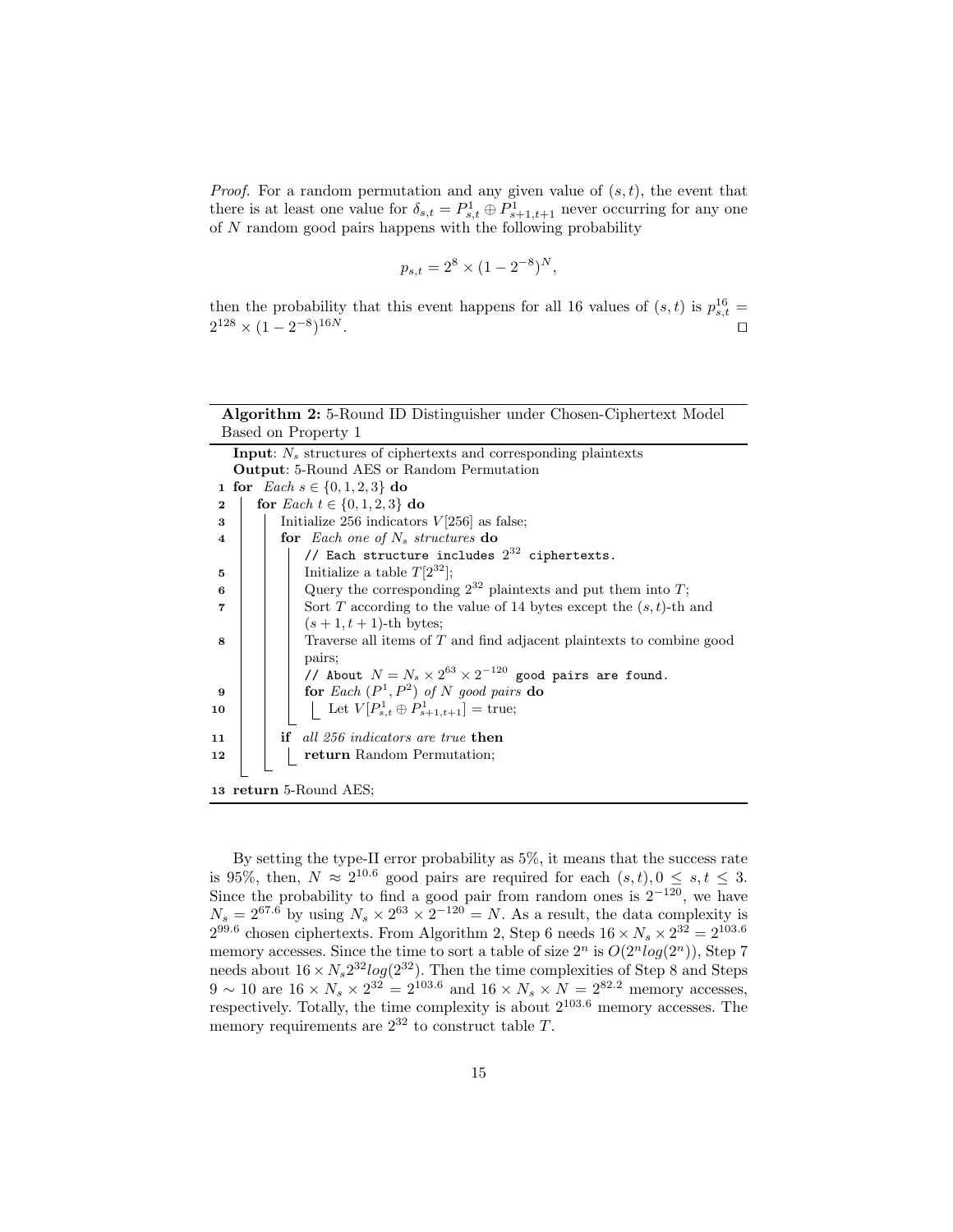#### 4.2 ID Distinguisher on 5-Round AES Based on Property 2 of MC

Similar to the method of constructing ID distinguisher on 5-round AES under chosen-ciphertext model in Section 4.1, we also can get an ID distinguisher under chosen-ciphertext model by using Property 2 of MC matrix transformed from the distinguisher in [7], see Proposition 8.

**Proposition 8.** If the difference of ciphertext pair  $(C^1, C^2)$  is nonzero at the eight bytes  $(C_{0,3}, C_{1,2}, C_{2,1}, C_{3,0}, C_{0,2}, C_{1,2}, C_{2,0}, C_{3,3})$  and zero at other 8 bytes, after 5-round AES decryption, the corresponding plaintext pair  $(P^1, P^2)$  never satisfies any one of the following 16 cases:

$$
P_{s,t}^1 \oplus P_{s+1,t+1}^1 = P_{s,t}^2 \oplus P_{s+1,t+1}^2 = K_{s,t}^0 \oplus K_{s+1,t+1}^0,
$$
  
\n
$$
P_{s,t}^1 \oplus P_{s+2,t+2}^1 = P_{s,t}^2 \oplus P_{s+2,t+2}^2 = K_{s,t}^0 \oplus K_{s+2,t+2}^0,
$$
  
\n
$$
P_{l,m}^1 \oplus P_{l,m}^2 = 0, (l,m) \neq (s,t), (s+1,t+1), (s+2,t+2),
$$

where  $0 \leqslant s, t \leqslant 3$ .

However, for a random permutation, under each  $(s, t)$ , the probability that there always exists a tuple  $(\delta_{s,t}^1, \delta_{s,t}^2)$  that  $\delta_{s,t}^1 = P_{s,t}^1 \oplus P_{s+1,t+1}^1$  and  $\delta_{s,t}^2 = P_{s,t}^1 \oplus$  $P^1_{s+2,t+2}$  never appearing for any one of N random good pairs is  $2^{256} \times (1 2^{-16})^{16N}$ .

We omit the proof here due to its similarity to the distinguisher in Section 4.1. The distinguisher is illustrated in Algorithm 3 which is in Appendix B. The data and time complexities are  $2^{76.5}$  chosen-ciphertexts and  $2^{80.5}$  memory accesses, respectively. The type-II error probability is 5%.

### 5 Conclusions

In this paper, we study key-dependent integral and ID distinguishers on 5-round AES. A new key-dependent integral distinguisher is constructed with 2<sup>96</sup> chosen plaintexts, which is more efficient than the previous one that requires the full codebook. Under different settings, the complexities of key-dependent integral distinguishers have a significant gap while those of the key-dependent ID distinguishers are almost the same. We analyze the principles behind the phenomena. If the AK operation which the key-dependent distinguishers depend on is positioned in the end of the distinguishers, the data complexities of integral and ID distinguishers will be almost unchanged no matter whether we consider or not the AK operations. Otherwise, the data complexities will increase significantly when we contain the AK operations in 5-round AES.

# Acknowledgement

The authors thank the anonymous SAC 2018 reviewers for careful reading and many helpful comments. This work is supported by National Natural Science Foundation of China (Grant No. 61572293), Key Science Technology Project of Shandong Province (Grant No. 2015GGX101046), and Chinese Major Program of National Cryptography Development Foundation (Grant No. MMJJ2017012).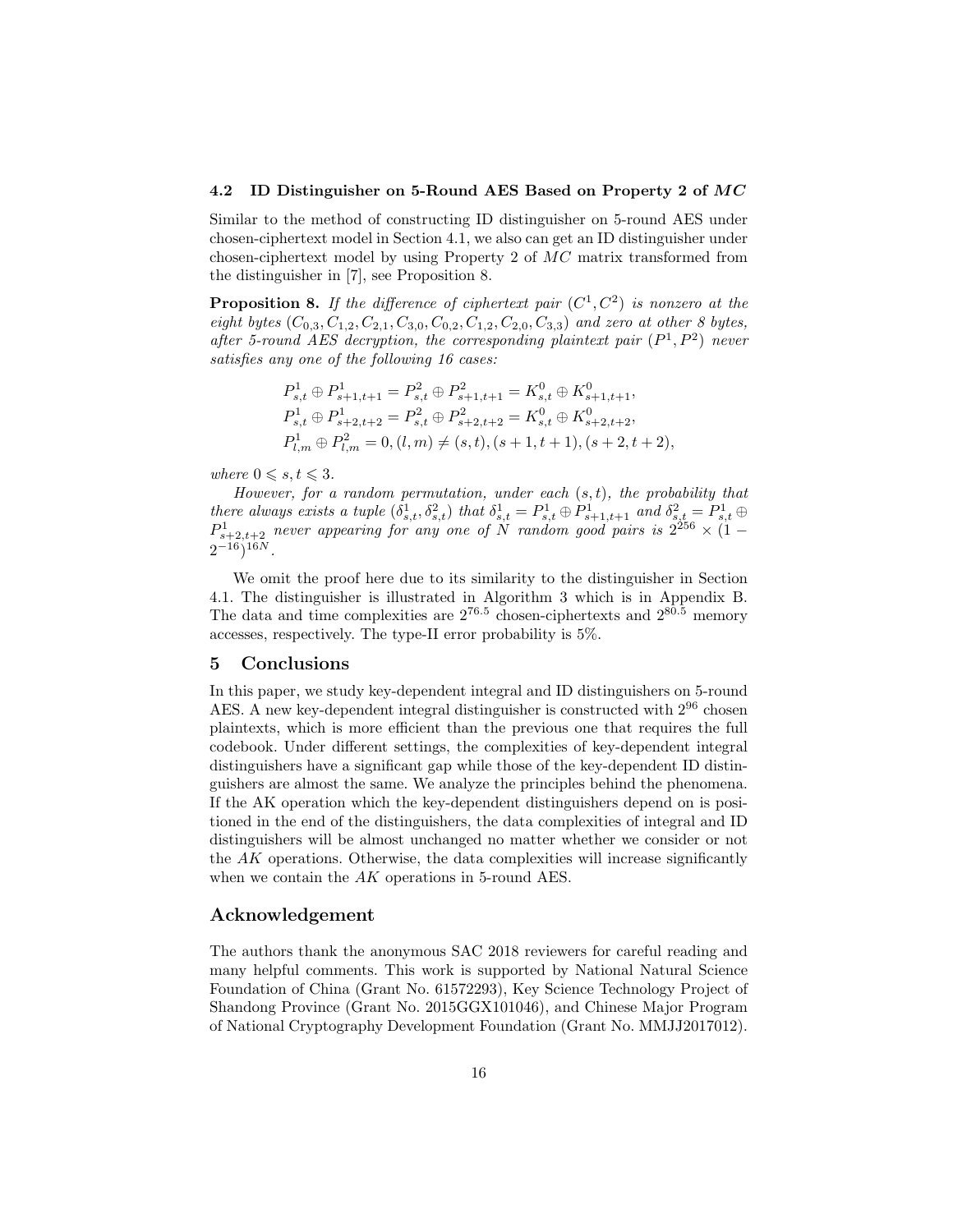## References

- 1. Eli Biham and Nathan Keller. Cryptanalysis of reduced variants of Rijndael. In 3rd AES Conference, volume 230, 2000.
- 2. Andrey Bogdanov, Gregor Leander, Kaisa Nyberg, and Meiqin Wang. Integral and multidimensional linear distinguishers with correlation zero. In Advances in Cryptology - ASIACRYPT 2012 - 18th International Conference on the Theory and Application of Cryptology and Information Security, Beijing, China, December 2-6, 2012. Proceedings, pages 244–261, 2012.
- 3. Tingting Cui, Ling Sun, Huaifeng Chen, and Meiqin Wang. Statistical integral distinguisher with multi-structure and its application on AES. In Information Security and Privacy - 22nd Australasian Conference, ACISP 2017, Auckland, New Zealand, July 3-5, 2017, Proceedings, Part I, pages 402–420, 2017.
- 4. Joan Daemen and Vincent Rijmen. The design of Rijndael: AES-the advanced encryption standard. Springer Science & Business Media, 2013.
- 5. Nilanjan Datta and Mridul Nandi. Elmd v2. 0, submission to the caesar competition. 2015.
- 6. Henri Gilbert and Marine Minier. A collision attack on 7 rounds of rijndael. In AES Candidate Conference, pages 230–241, 2000.
- 7. Lorenzo Grassi. Mixcolumns properties and attacks on (round-reduced) AES with a single secret s-box. In Topics in Cryptology - CT-RSA 2018 - The Cryptographers' Track at the RSA Conference 2018, San Francisco, CA, USA, April 16-20, 2018, Proceedings, pages 243–263, 2018.
- 8. Lorenzo Grassi, Christian Rechberger, and Sondre Rønjom. Subspace trail cryptanalysis and its applications to AES. IACR Trans. Symmetric Cryptol., 2016(2):192–225, 2016.
- 9. Lorenzo Grassi, Christian Rechberger, and Sondre Rønjom. A new structuraldifferential property of 5-round AES. In Advances in Cryptology - EUROCRYPT 2017 - 36th Annual International Conference on the Theory and Applications of Cryptographic Techniques, Paris, France, April 30 - May 4, 2017, Proceedings, Part II, pages 289–317, 2017.
- 10. Jiqiang Lu, Orr Dunkelman, Nathan Keller, and Jongsung Kim. New impossible differential attacks on AES. In Dipanwita Roy Chowdhury, Vincent Rijmen, and Abhijit Das, editors, Progress in Cryptology - INDOCRYPT 2008, pages 279–293, Berlin, Heidelberg, 2008. Springer Berlin Heidelberg.
- 11. Sondre Rønjom, Navid Ghaedi Bardeh, and Tor Helleseth. Yoyo tricks with AES. In Advances in Cryptology - ASIACRYPT 2017 - 23rd International Conference on the Theory and Applications of Cryptology and Information Security, Hong Kong, China, December 3-7, 2017, Proceedings, Part I, pages 217–243, 2017.
- 12. Bing Sun, Meicheng Liu, Jian Guo, Longjiang Qu, and Vincent Rijmen. New insights on aes-like SPN ciphers. In Advances in Cryptology - CRYPTO 2016 - 36th Annual International Cryptology Conference, Santa Barbara, CA, USA, August 14-18, 2016, Proceedings, Part I, pages 605–624, 2016.
- 13. Meiqin Wang, Tingting Cui, Huaifeng Chen, Ling Sun, Long Wen, and Andrey Bogdanov. Integrals go statistical: Cryptanalysis of full Skipjack variants. IACR Cryptology ePrint Archive, 2016:178, 2016.
- 14. Hongjun Wu and Bart Preneel. Aegis: A fast authenticated encryption algorithm. In International Conference on Selected Areas in Cryptography, pages 185–201. Springer, 2013.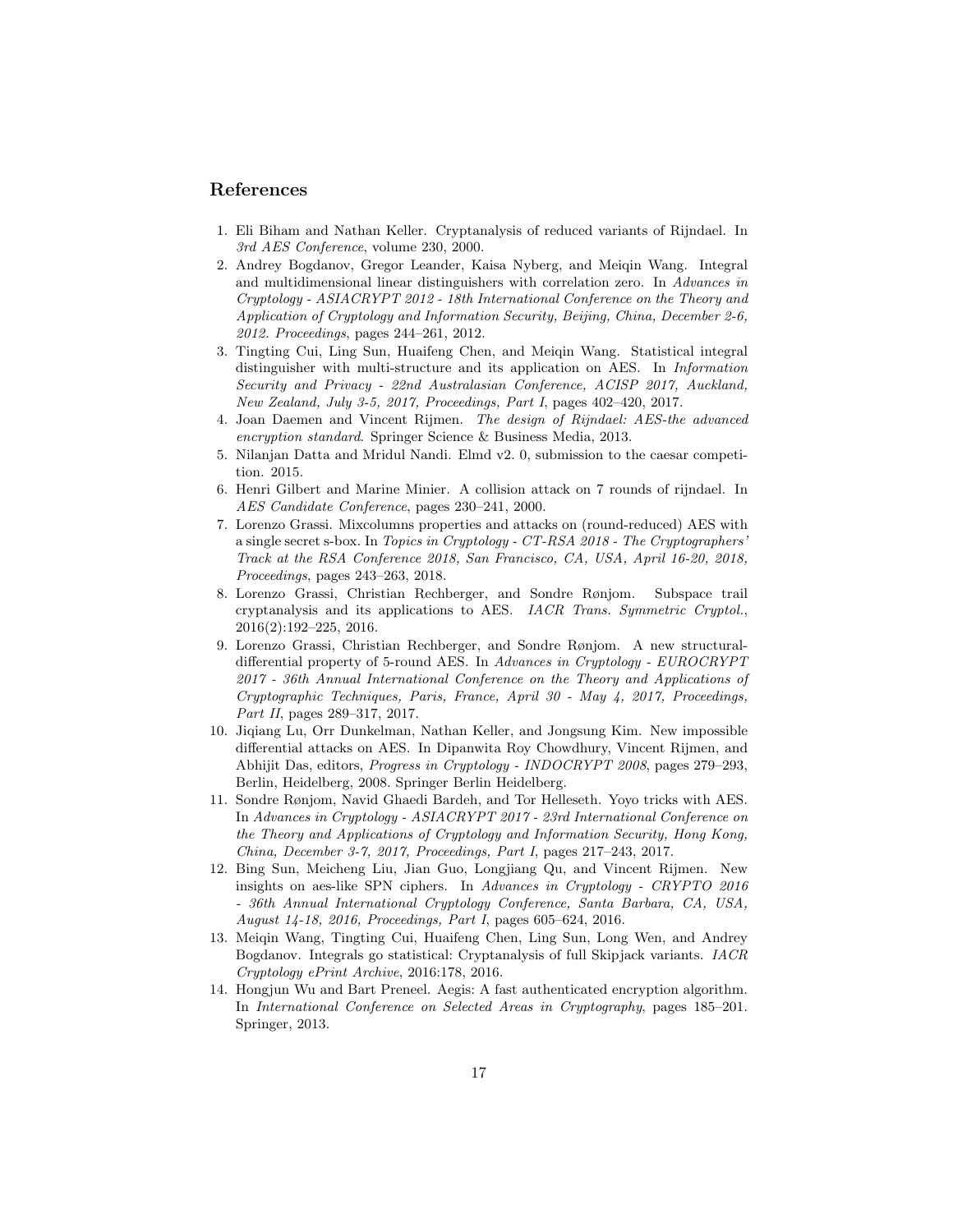### A Property 2 and Key-Dependent Integral Distinguisher

In [7], Grassi *et al.* took advantage of Property 2 to build a more efficient ID distinguisher requiring  $2^{76.4}$  chosen plaintexts. A question arises: Can we build an integral distinguisher based on Property 2?

Recall the key-dependent ID distinguisher based on Property 2, once the differences of  $X_{0,0}^{1,SR}$ ,  $X_{1,0}^{1,SR}$  and  $X_{2,0}^{1,SR}$  are identical, differences on  $X_{0,0}^{1,MC}$  and  $X_{1,0}^{1,MC}$  will be zero with probability 1 (As described in Section 2.3). Therefore, in order to construct a key-dependent integral distinguisher with the similar technique we have to enforce the mask on  $X^{4,MC}$  to statisfy following condition:

$$
\begin{aligned} &\varGamma_{X^{4,MC}}=\varGamma_{X^{4,AK}}=\beta_{i,j},0\leqslant i,j\leqslant 3,\\ &\beta_{i,j}\begin{cases}b\in F^8_2\backslash\{0\}&\text{if}(i,j)=&\in\{(0,0),(1,0),(2,0)\},\\ &\text{otherwise.}\end{cases} \end{aligned}
$$

For the purpose of extending the ZC linear hull one more round, we should carefully select the masks of  $\Gamma_{X^{5,SB}}$  and make sure the correlation of  $\Gamma_{X^{5,SB}} \rightarrow$  $\Gamma_{X^{4,AK}}$  is 1, i.e. the equation

$$
b \cdot (X_{0,0}^{4,AK} \oplus X_{0,0}^{4,AK} \oplus X_{0,0}^{4,AK}) = \varGamma_{X^{5,SB}} \cdot X^{5,SB}
$$

always holds for any  $X^{5,SB}$ . Unfortunately, we cannot find any set of  $X^{5,SB}$  or value of  $\Gamma_{5,SB}$  to ensure it because of the non-linear property of  $SB$ .

# B Algorithm of 5-Round ID Distinguisher under Chosen-Ciphertext Model Based on Property 2

The algorithem 3 shows the process that we transfer the chosen-plaintext ID distinguisher based on Property 2 into a chosen-ciohertext one.

# C Gap between Complexities of Chosen-Plaintext and Chosen-Ciphertext ID Distinguishers

Although the key-dependent integral distinguishers on 5-round AES have different data complexities under chosen-plaintext and chosen-ciphertext models, the complexity of key-dependent chosen-ciphertext ID distinguisher is slightly different from that of the chosen-plaintext one.

Similar to the key-dependent integral distinguishers, we will consider the influences of  $AK_0$  operation, which the key-dependent ID distinguishers depend on. In this subsection, we only take the key-dependent ID distinguisher based on Property 1 for example. Situations are similar for the distinguihser based on Property 2. Notice that here we use a general ID characteristic with more active plaintext bytes (see Fig. 3) to make our analysis more convincing.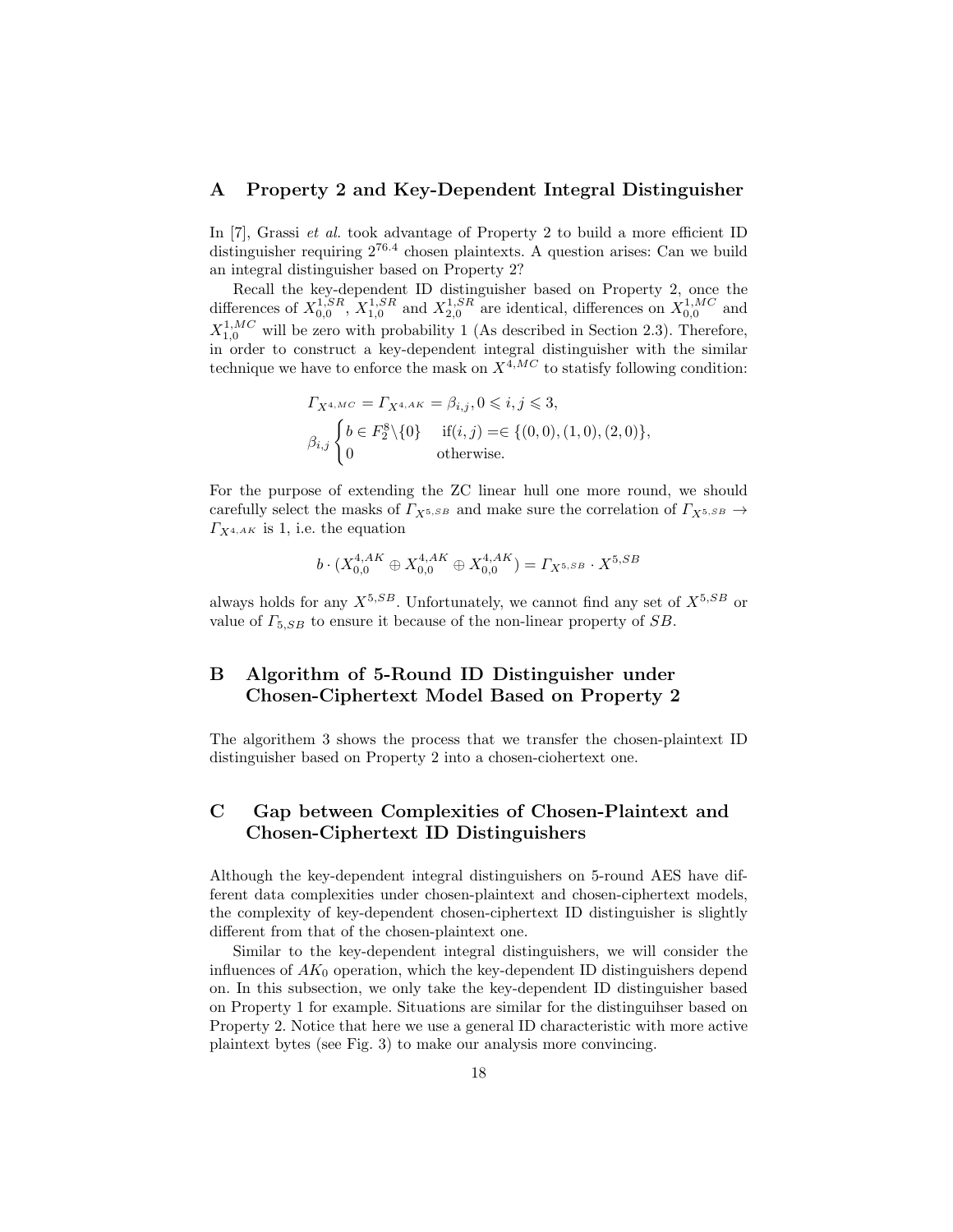Algorithm 3: 5-Round ID Distinguisher under Chosen-Ciphertext Model Based on Property 2

|                        | <b>Input:</b> $N_s$ structures of ciphertexts and corresponding plaintexts |  |  |  |  |  |  |
|------------------------|----------------------------------------------------------------------------|--|--|--|--|--|--|
|                        | <b>Output:</b> 5-Round AES or Random Permutation                           |  |  |  |  |  |  |
|                        | 1 for <i>Each</i> $s \in \{0, 1, 2, 3\}$ do                                |  |  |  |  |  |  |
| $\mathbf 2$            | for <i>Each</i> $t \in \{0, 1, 2, 3\}$ do                                  |  |  |  |  |  |  |
| 3                      | Initialize $2^{16}$ indicators $V[2^{16}]$ as false;                       |  |  |  |  |  |  |
| $\overline{\bf 4}$     | for Each one of $N_s$ structures do                                        |  |  |  |  |  |  |
|                        | // Each structure includes $2^{64}$ ciphertexts.                           |  |  |  |  |  |  |
| 5                      | Initialize a table $T[2^{64}]$ ;                                           |  |  |  |  |  |  |
| 6                      | Query the corresponding $2^{64}$ plaintexts and put them into T;           |  |  |  |  |  |  |
| 7                      | Sort T according to the value of 13 bytes except bytes $(s, t)$ and        |  |  |  |  |  |  |
|                        | $(s+1,t+1)$ and $(s+2,s+2)$ ;                                              |  |  |  |  |  |  |
| 8                      | Traverse all items of $T$ and find adjacent plaintexts to combine find     |  |  |  |  |  |  |
|                        | good pairs;                                                                |  |  |  |  |  |  |
|                        | // About $N = N_s \times 2^{127} \times 2^{-120}$ good pairs are found.    |  |  |  |  |  |  |
| 9                      | for Each $(P^1, P^2)$ of N good pairs do                                   |  |  |  |  |  |  |
| 10                     | Let $V[P_{s,t}^1 \oplus P_{s+1,t+1}^1] = \text{true};$                     |  |  |  |  |  |  |
|                        |                                                                            |  |  |  |  |  |  |
| 11                     | if all $2^{16}$ indicators are true then                                   |  |  |  |  |  |  |
| 12                     | return Random Permutation;                                                 |  |  |  |  |  |  |
|                        |                                                                            |  |  |  |  |  |  |
| 13 return 5-Round AES; |                                                                            |  |  |  |  |  |  |



Fig. 3: 5-Round Impossible Distinguisher Distinguisher with(out)  $AK_5$ .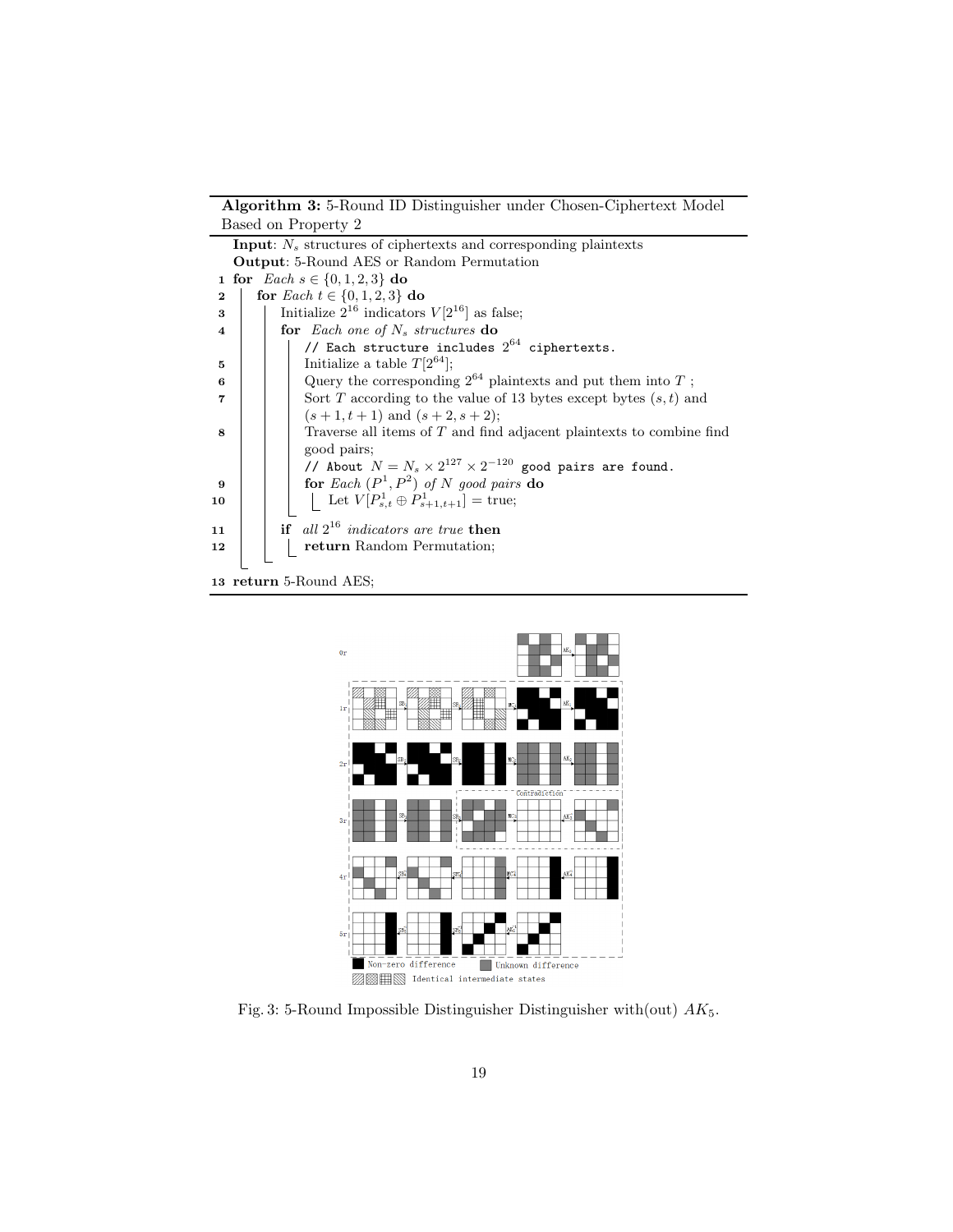Under Chosen-Plaintext Setting. If  $AK_0$  operation is excluded from the 5-round AES (the enclosure area by dotted line in Fig. 3), we encrypt a pair of  $(X^{0,AK}, \overline{X}^{0,AK})$  satisfying

– Condition 1 :

$$
\hat{X}_{0,0}^{0,AK} = \hat{X}_{1,1}^{0,AK}, \hat{X}_{1,2}^{0,AK} = \hat{X}_{2,3}^{0,AK}, \n\hat{X}_{0,2}^{0,AK} = \hat{X}_{3,1}^{0,AK}, \hat{X}_{0,3}^{0,AK} = \hat{X}_{3,2}^{0,AK},
$$

where  $\hat{X}$  represents X or  $\bar{X}$ ;

 $-$  Condition 2:

$$
X_{j,k}^{0,AK} = \bar{X}_{j,k}^{0,AK},
$$

where  $(j, k) \neq (0, 0), (1, 1), (1, 2), (2, 3), (0, 2), (3, 1), (0, 3), (3, 2),$ 

It is impossible that the corresponding ciphertext pair of  $(C, \overline{C})$  has the active differences in only one reverse-diagonal. Yet for a random permutation, such pair appears with probability  $4 \times 2^{-96} = 2^{-94}$ . Given  $2^{N_1}$  pairs of  $(X^{0,AK}, \overline{X}^{0,AK})$ , the probability  $p_1$  that we identify a random permutation as 5-round AES without  $AK_0$  is

$$
p_1 = 1 - (1 - 2^{-94})^{2^{N_1}} = 1 - e^{-2^{N_1 - 94}}.
$$

If we set  $p_1 \geq 95\%$ , then  $N_1 \geq 95.6$ .

All the  $X^{0,AK}$  satisfying *Condition 1* and 2 compose a structure whose size is  $2^{32}$ . Each structure can produce  $2^{63}$  pairs. To construct  $2^{95.6}$  pairs, we need to take  $2^{95.6-63}$  different structures. Therefore, the total data complexity is  $2^{95.6-63+32} = 2^{64.6}$  chosen plaintexts. To check the specific ciphertext pairs, we insert each ciphertext into a hash table indexed by four bytes in one diagonal and test whether there are two different ciphertexts in the same row of the hash table. Therefore, the time complexity of this attack is  $2^{64.6}$  memory accesses.

If the  $AK_0$  operation is taken into consideration, we will encrypt a pair of plaintexts  $(P, \overline{P})$  and expect that the difference of corresponding  $(C, \overline{C})$  would never be active in only one reverse-diagonal. To ensure it,  $(P, \overline{P})$  should satisfy Equation  $(5)$  and  $(6)$ :

$$
\hat{P}_{0,0} \oplus \hat{P}_{1,1} = K_{0,0}^{0} \oplus K_{1,1}^{0}, \hat{P}_{1,2} \oplus \hat{P}_{2,3} = K_{1,2}^{0} \oplus K_{2,3}^{0}, \n\hat{P}_{0,2} \oplus \hat{P}_{3,1} = K_{0,2}^{0} \oplus K_{3,1}^{0}, \hat{P}_{0,3} \oplus \hat{P}_{3,2} = K_{0,3}^{0} \oplus K_{3,2}^{0},
$$
\n(5)

where  $\hat{P}$  represents P or  $\bar{P}$ .

$$
P_{j,k}^1 = P_{j,k}^2, (j,k) \neq (0,0), (1,1), (1,2), (2,3), (0,2), (3,1), (0,3), (3,2). \tag{6}
$$

However, the XOR values of  $K^0$  involved in Equation (5) are unknown. We traverse  $2^{32}$  possible values to ensure that the right XOR values of key are contained. For each XOR value in our traversing process, we fix other eight bytes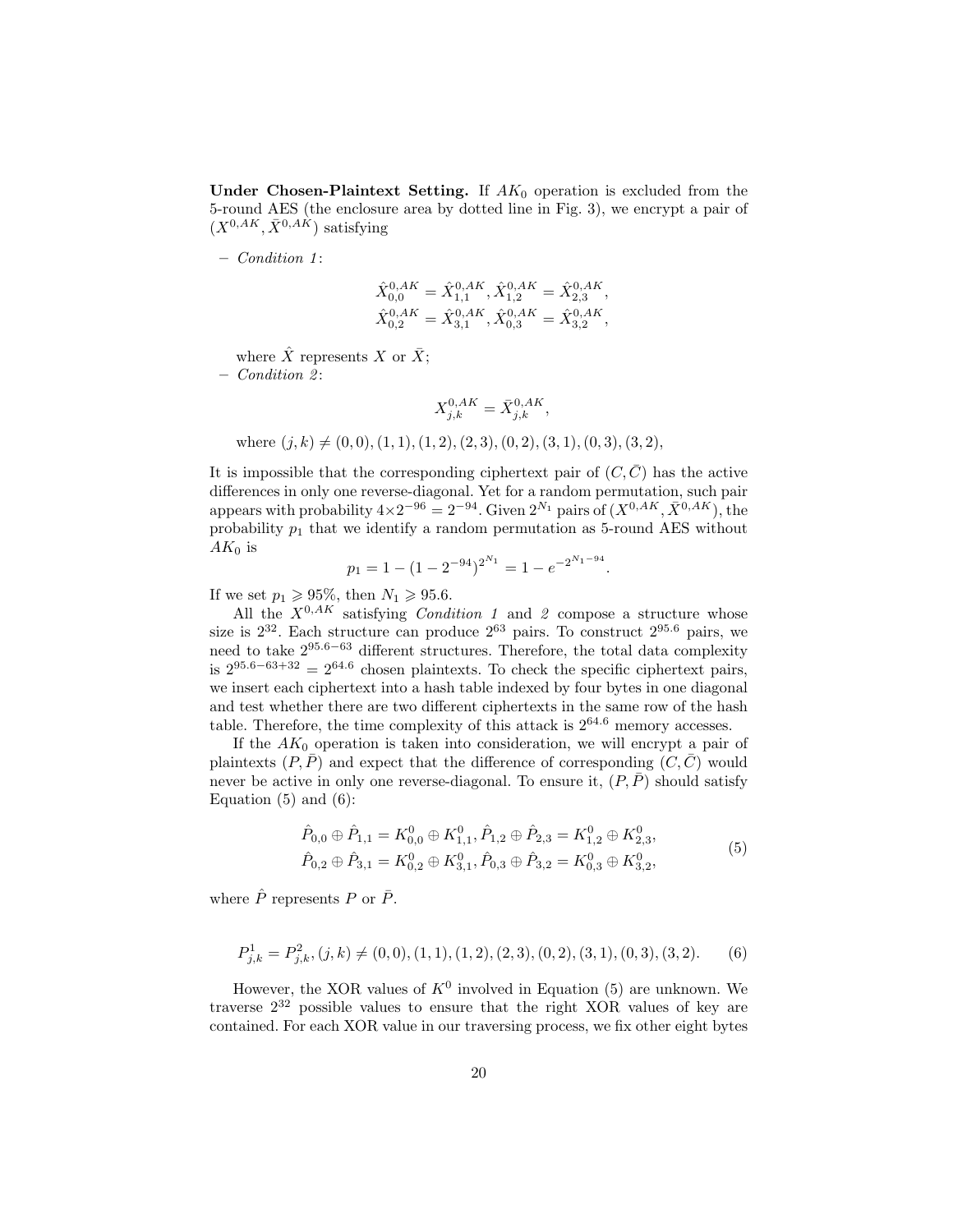of plaintexts involved in Equation  $(6)$  as constant. Then we get  $2^{32}$  structures of plaintexts.

For 5-round AES, structures with the right XOR values, i.e. the four XOR values are equal to the XOR values of a key described in Equation (5), will never produce ciphertext pairs which have active differences in only one reversediagonal, but the structures with the wrong XOR values will do. However, for a random permutation, there will be at least one pair of ciphertexts with active bytes in only one diagonal if we take enough structures for each of  $2^{32}$  XOR values.

The key point of the distinguisher is that we take enough pairs and make sure that we can get ciphertext pairs with active bytes in only one diagonal for each XOR value, if the target is a random permutation. If the probability that we get such a pair for one XOR value is  $p'_1$ , the probability that we get such pairs for all the  $2^{32}$  XOR values is  $(p'_1)^{2^{-32}}$ .

If we set the probability that we can identify a random permutation as a random permutation at least 95%, we get  $p'_1 \geqslant (0.95)^{2^{-32}}$ .

Given  $2^{N'_1}$  pairs from structures one certain XOR value,  $p'_1$  can be calculated as follows

$$
p_1' = 1 - (1 - 2^{-94})^{2^{N_1'}} = 1 - e^{-2^{N_1'-94}}.
$$

Since  $p'_1 \geq (95\%)^{2^{-32}}$ , we get  $N'_1 \geq 98.7$ .

One structure produces  $2^{63}$  pairs, so we need  $2^{98.7-63} = 2^{35.7}$  structures, i.e.  $2^{35.7+32} = 2^{67.7}$  chosen plaintexts for each XOR values. We have  $2^{32}$  possible XOR values, so the total complexity is  $2^{67.7+32} = 2^{99.7}$  chosen plaintexts. For each XOR value, we encrypt plaintexts and insert the corresponding ciphertexts into a hash table indexed by the four bytes in one diagonal and then check whether there are two ciphertexts in the same row of the hash table. Thus the time complexity is  $2^{99.7}$  memory accesses.

Under Chosen-Ciphertext Setting If  $AK_0$  operation is excluded and we decrypt a pair of ciphertexts  $(C, \overline{C})$  with active bytes in only one diagonal to  $(X^{0,\overline{AK}}, \overline{X}^{0,\overline{AK}})$ . For 5-round AES without  $AK_0$ , the pair  $(X^{0,\overline{AK}}, \overline{X}^{0,\overline{AK}})$  will never satisfy *Condition 1* and 2 at the same time while for a random permutation, such pair appears with probability  $2^{-128}$  ( $2^{-64}$  for the probability to satisfy Condition 1 and  $2^{-64}$  for Condition 2.

In order to distinguish 5-round AES without  $AK_0$  from a random permutation, we use  $2^{N_2}$  ciphertext pairs, thus the probability  $p_2$  that there will be at least a pair of  $(X^{0,AK}, \overline{X}^{0,AK})$  satisfying *Condition 1* and 2 for a random permutation is:

$$
p_2 = 1 - (1 - 2^{-94})^{2^{N_2}} = 1 - e^{-2^{N_2 - 94}}.
$$

Setting  $p_2 \geq 95\%$  we will get  $N_2 \geq 129.6$ .

We fix 12 bytes of three diagonals as constants and take all possible values for other four bytes to compose a structure. Each structure provides  $2^{63}$  pairs with  $2^{32}$  ciphertexts. Thus we need  $2^{129.6-63} = 2^{66.6}$  structures and the total data complexity is  $2^{66.6+32} = 2^{98.6}$ . We decrypt ciphertexts and insert the  $X^{0,AK}$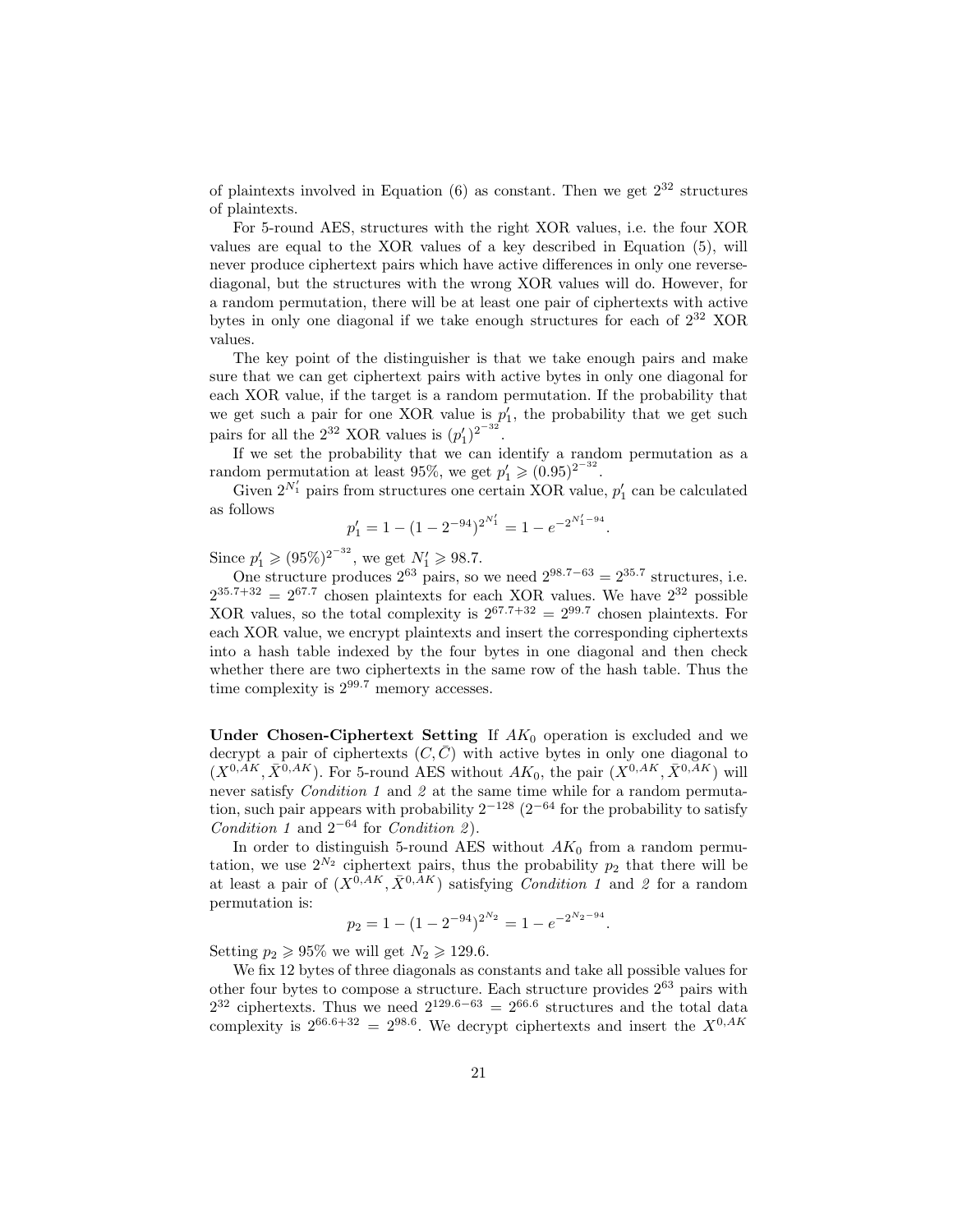satisfying Condition 1 into a hash table indexed by eight bytes involved in Condition 2 and then check whether there are two texts in the same row of the hash table. Thus the time complexity is  $2^{98.6}$  memory access.

If  $AK_0$  operation is contained and we decrypt a pair of ciphertexts  $(C, \overline{C})$ with active differences in only one diagonal to get corresponding plaintext pair  $(P, \overline{P})$ , the intermediate state  $(X^{0, AK}, \overline{X}^{0,AK})$  will never satisfy *Condition 1* and 2, thus  $(P, \overline{P})$  cannot satisfy Equation (5) and (6), neither.

Since we do not know the key information involved in the Equation (5), we have to collect good pairs and test whether each possible XOR value will occur as described in Section 4.1. Given  $2^{N'_2}$  ciphertext pairs, we expect to collect  $2^{N'_2-96}$ good pairs. The probability  $p'_2$  that all the possible XOR values will occur is

$$
p'_2 = 1 - 2^{32} \times (1 - 2^{-32})^{2^{N'_2 - 96}}
$$

Setting  $p'_2 \geq 95\%$  we can get  $N'_2 \geq 132.7$ .

Since one structure provides  $2^{32}$  ciphertexts and  $2^{63}$  pairs, we need  $2^{132.7-63}$  =  $2^{69.7}$  structures and totally  $2^{69.7+32} = 2^{101.7}$  chosen ciphertexts. When proceeding the attack, we decrypt ciphertexts and insert the corresponding plaintexts satisfying Condition 1 into a hash table indexed by other eight bytes, and check whether there are two plaintexts in the same row. Therefore the time complexity is  $2^{101.7}$  memory accesses. The complexity is very similar with the distinguisher without  $AK_0$ .

We analyze the reason why the chosen-plaintext and chosen-ciphertext ID distinguishers have a similar data complexity. Without  $AK_0$  operation, the chosen-plaintext distinguisher requires  $2^{64.6}$  chosen plaintexts while the chosenciphertext distinguisher needs 298.<sup>6</sup> chosen ciphertexts. However, when we take the  $AK_0$  operation into consideration, the data complexity increases significantly under chosen-plaintext setting while it remains almost unchanged under chosenciphertext setting. To make it clear, we list the complexities of these distinguishers in Table 3.

| Setting | Target                     | Data Complexity Time $(\overline{\text{MA}})$ |        |
|---------|----------------------------|-----------------------------------------------|--------|
| CP      | 5-round AES without $AK_0$ | 204.6                                         | 0.64.6 |
|         | 5-round AES with $AK_0$    | 296.7                                         | 2101.7 |
| CC      | 5-round AES without $AK_0$ | 298.6                                         | ი98.6  |
|         | 5-round AES with $AK_0$    | 2101.7                                        | 2101.7 |

Table 3: Data Complexities of 5-Round ID Distinguishers with (out)  $AK_0$ .

– CC: Chosen-Ciphertext CP: Chosen-Plaintext MA: Memory Access

# D Figures of the Distinguisher Introduced in Section 2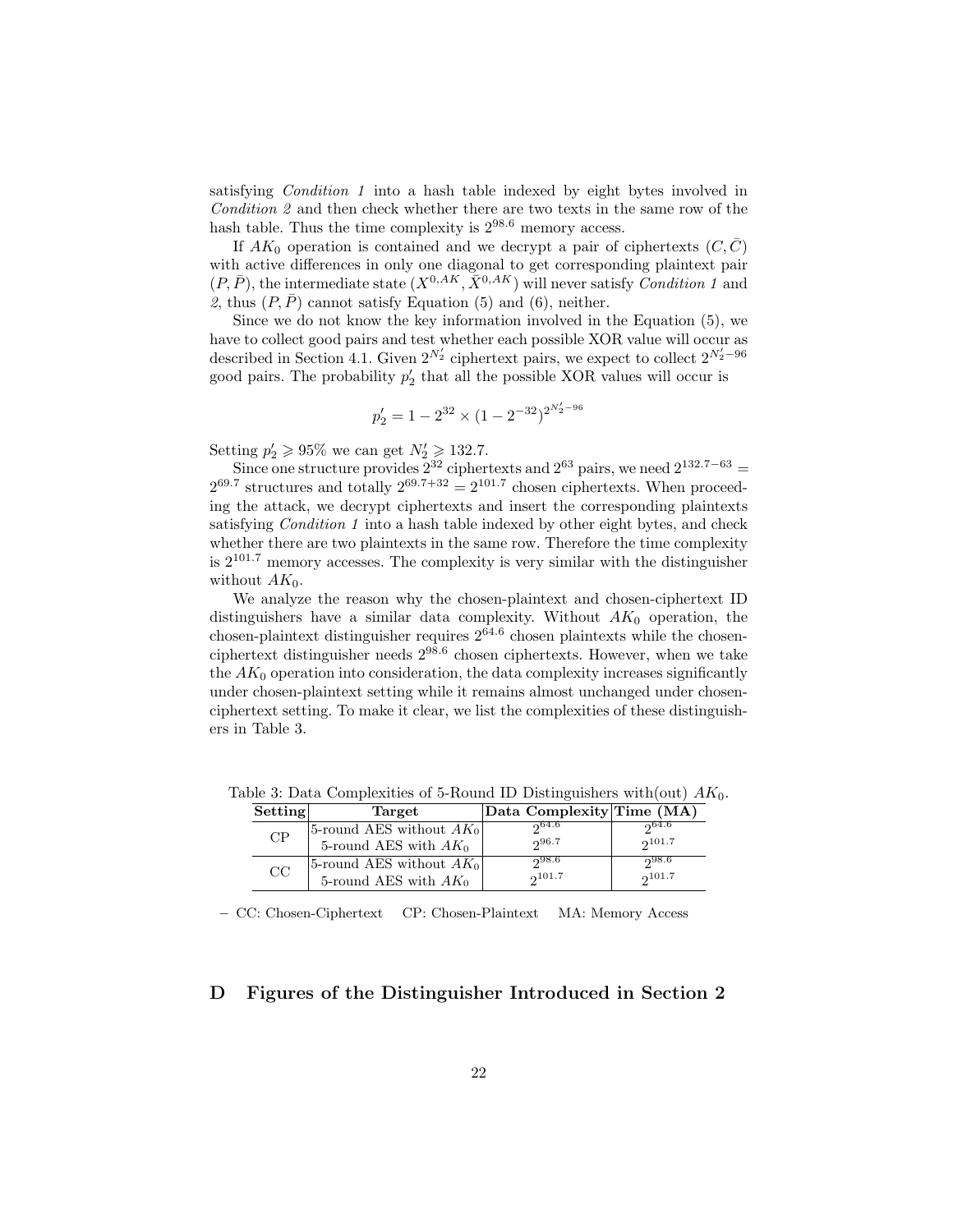

Fig. 4: ZC Linear Hull of 5-Round AES [12].



Fig. 5: ID of 5-Round AES Based on Property 1 [8].